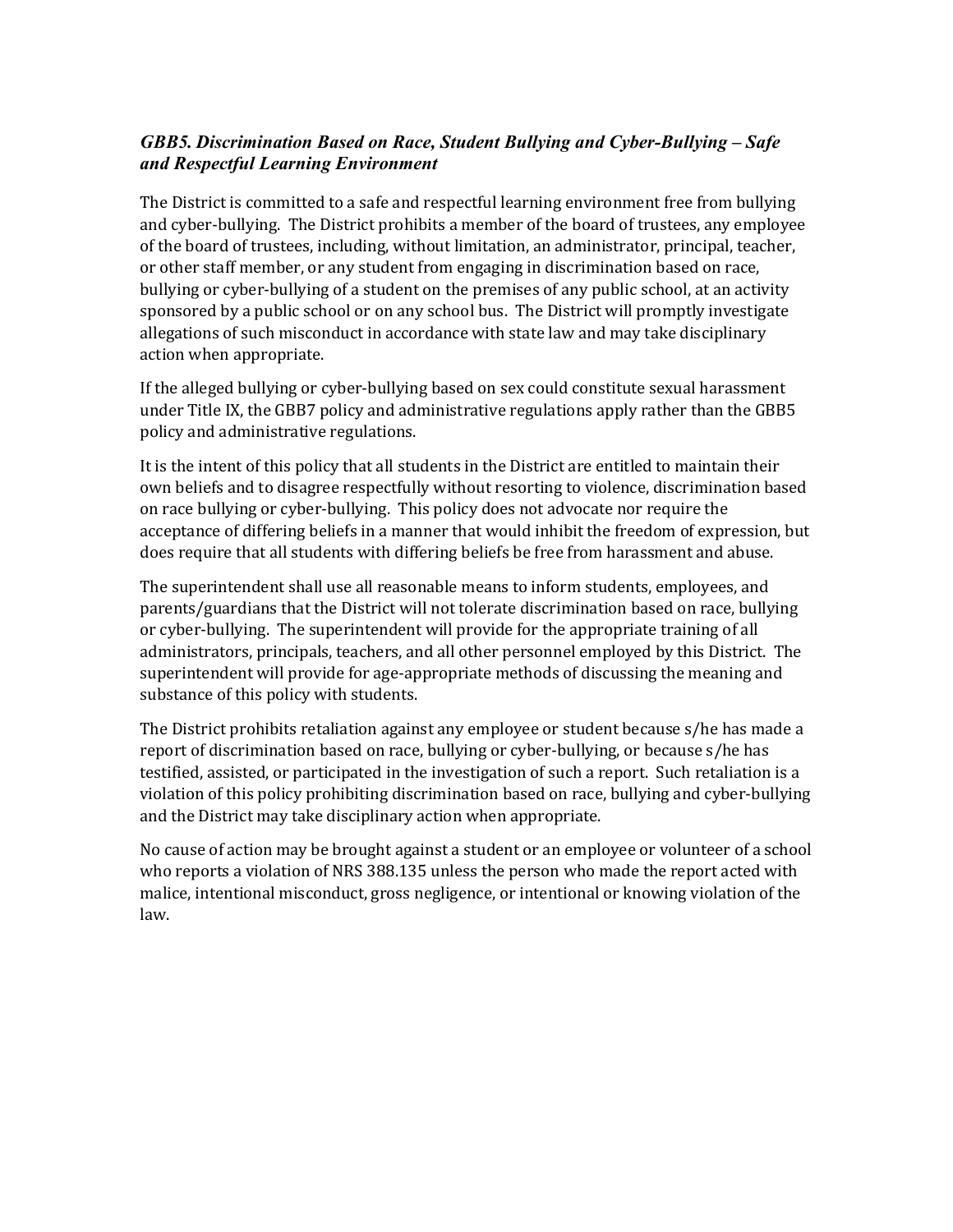# *GBB5. Discrimination Based on Race, Student Bullying and Cyber-Bullying – Safe and Respectful Learning Environment - AR*

#### I. Discrimination Based on Race

Discrimination based on race is defined in state law as follows:

"Discrimination based on race" means any single or repeated or pervasive act or acts, whether targeted to a specific person or targeted in general regarding the race, color, culture, religion, language, ethnicity or national origin of a person that causes harm or creates a hostile work or learning environment, which may include, without limitation, jokes, threats, physical altercations or intimidation that occurs in person, online or in any other setting including, without limitation, in a course of distance education.

II. Bullying

Bullying is defined in state law as follows (NRS 388.122):

"Bullying" means written, verbal, electronic expressions, or physical, acts or gestures, or any combination thereof, directed at a student or group of students, or a single severe and willful act or expression, directed at a student or a group of students and:

- Have the effect of:
	- 1. Physically harming a student or damaging the property of a student; or
	- 2. Placing a student in reasonable fear of physical harm to the student or damage to the property of the student; or
- Interfere with the rights of a student by:
	- 3. Creating an intimidating or hostile educational environment for the student; or
	- 4. Substantially interfering with the academic performance of a student or the ability of the person to participate in or benefit from services, activities, or privileges provided by a school; or
- Are acts or conduct described in paragraph (a) or (b) and are based upon the:
	- 5. Actual or perceived race, color, national origin, ancestry, religion, gender identity or expression, sexual orientation, physical or mental disability of a person, sex or any other distinguishing characteristic or background of a student; or
	- 6. Association of a student with another student having one or more of those actual or perceived characteristics.
- The term includes, without limitation:
	- 7. Repeated or pervasive taunting, name-calling, belittling, mocking or use of put-downs or demeaning humor regarding the actual or perceived race, color, national origin, ancestry, religion, gender identity or expression, sexual orientation, physical or mental disability of a person, sex, or any other distinguishing characteristic or background of a student (if the behavior is directed towards a District employee, it may be covered in GBB1 "Fair Employment Practices");
	- 8. Behavior that is intended to harm another student by damaging or manipulating his/her relationships with others by conduct that includes, without limitation, spreading false rumors;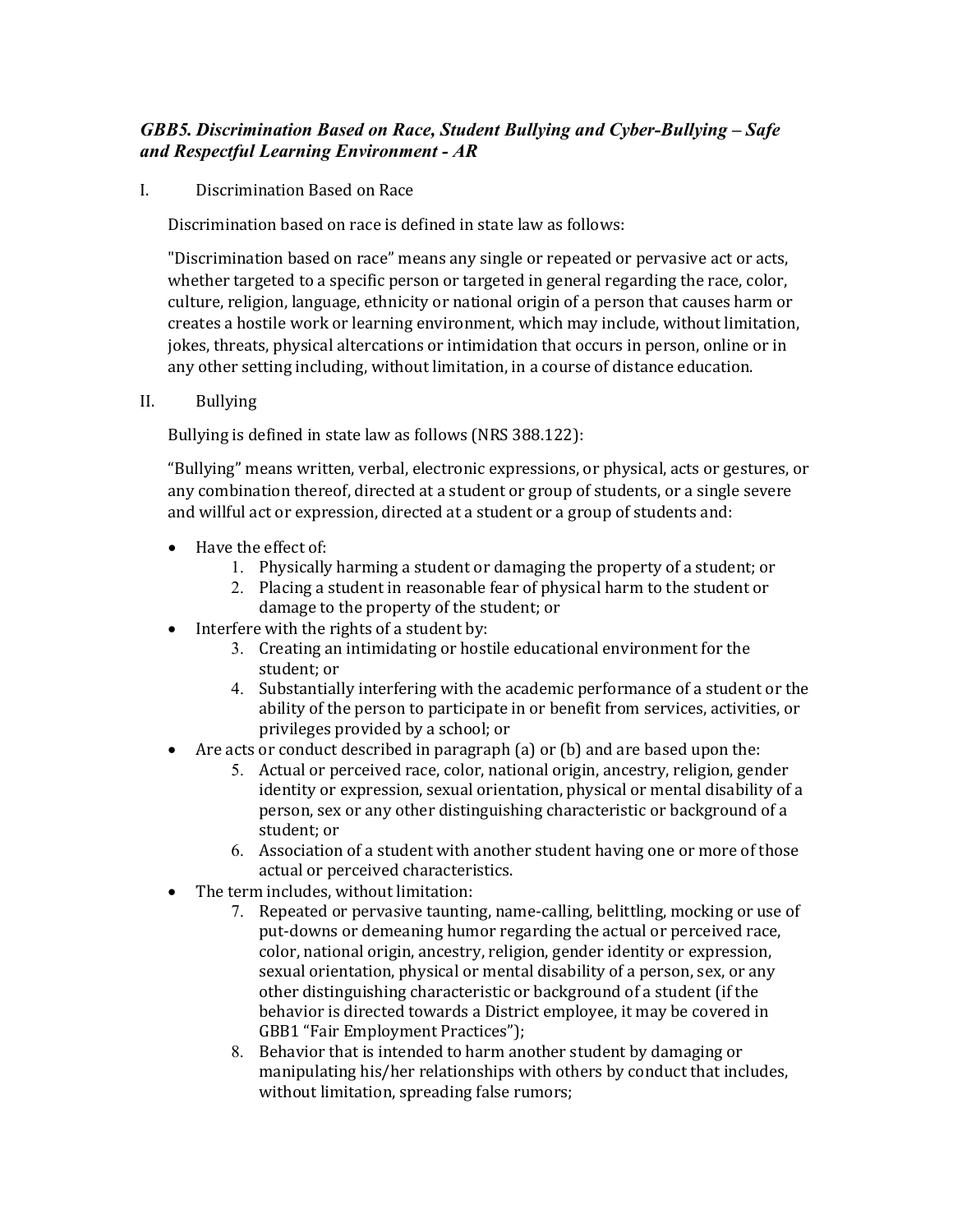- 9. Repeated or pervasive nonverbal threats or intimidation such as the use of aggressive, menacing or disrespectful gestures;
- 10. Threats of harm to a student, to his/her possessions or to other students, whether such threats are transmitted verbally, electronically, or in writing;
- 11. Blackmail, extortion, demands for protection money or involuntary loans, or donations;
- 12. Blocking access to any property or facility of a school;
- 13. Stalking; and
- 14. Physically harmful contact with or injury to another student or his/her property.
- III. Cyber-Bullying

Cyber-bullying is defined in state law as follows (NRS 388.123):

"Cyber-bullying" means bullying through the use of electronic communication. The term includes the use of electronic communication to transmit or distribute a sexual image of a minor.

*Electronic communication* means the communication of any written, verbal, or pictorial information through the use of an electronic device, including, without limitation; a telephone, a cellular phone, a computer, or any similar means of communication (NRS 388.124).

*Sexual image* means any visual depiction, including without limitation, any photograph or video, of a minor simulating or engaging in sexual conduct or of a minor as the subject of a sexual portrayal (NRS 200.737).

*Sexual portrayal* means the depiction of a student in a manner which appeals to the prurient interest in sex and which does not have serious literary, artistic, political, or scientific value (NRS 200.700).

#### IV. Requirements and Methods for Reporting Violations of NRS 388.1351

Any District employee who witnesses or receives information, formal or informal, written or oral, that discrimination based on race, bullying and/or cyber-bullying has occurred at school, at a school-sponsored event, or on a school bus in respect to a student, shall report the incident(s) to the principal or the principal's designee as soon as practicable, but not later than the close of business on the same day. If the report involves a school principal, the District Superintendent, or a member of the Board of Trustees, the reporter shall make a report directly to the PCSD Superintendent the report of a violation must be made to the principal or designee noted above on the day which the employee witnessed the violation or received information regarding the occurrence of a violation. Each school principal shall advise employees of the means by which the principal may be contacted on any day when an employee witnesses a violation or receives information that a violation of NRS 388.135 has occurred.

Knowingly or intentionally failing to report a violation of NRS 388.1351 is a basis for which a teacher may be suspended, dismissed, or not reemployed and an administrator may be demoted, suspended, dismissed, or not reemployed under NRS 391.750.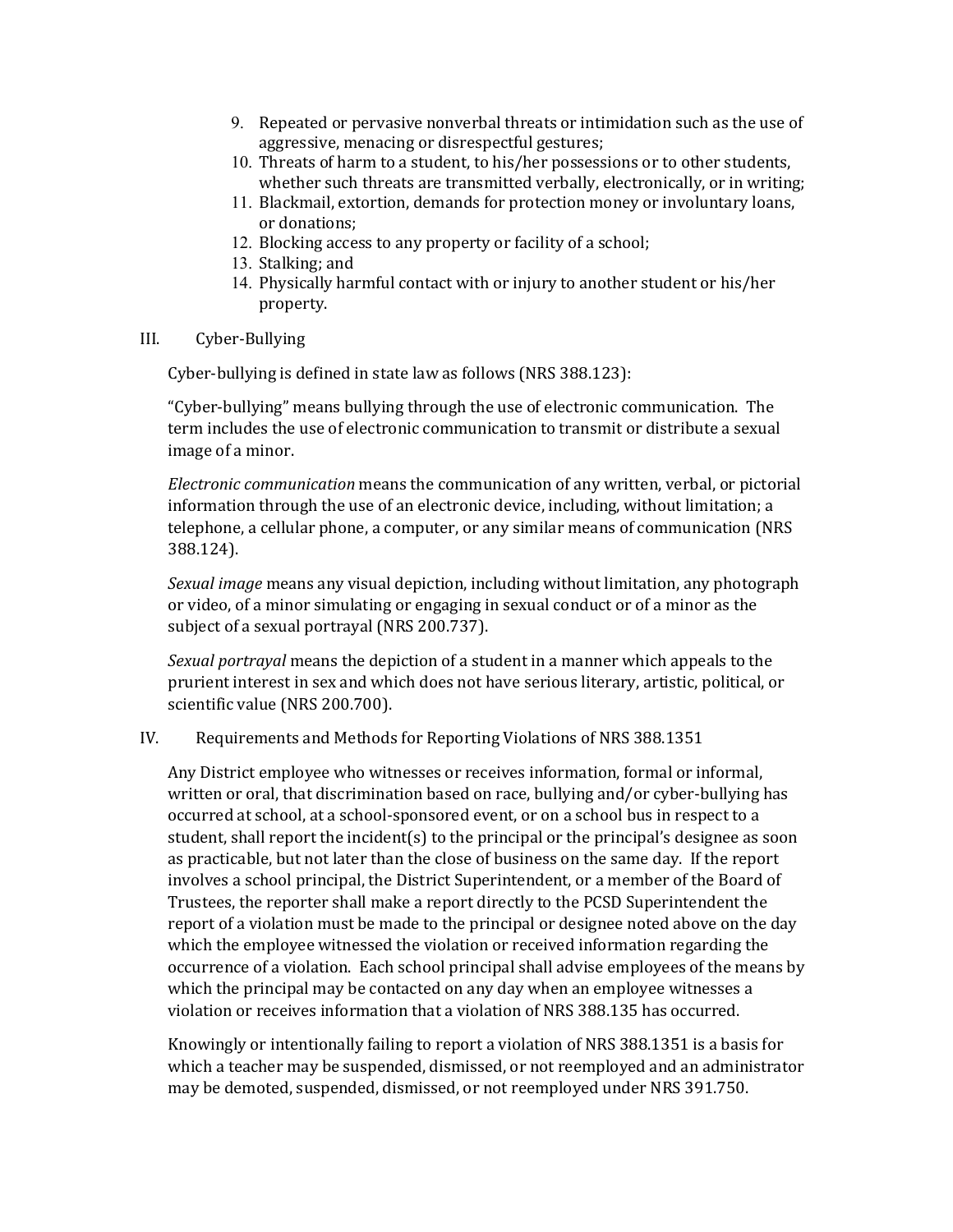V. If the alleged bullying or cyber-bullying based on sex could constitute sexual harassment under Title IX, the GBB7 policy and administrative regulations apply rather than the GBB5 policy and administrative regulations.

### VI. Investigation Requirements

Upon receiving a report of a violation, the principal or designee shall immediately take any necessary action to stop the discrimination based on race, bullying or cyberbullying and ensure the safety and well-being of the reported victim or victims of the bullying or cyber-bullying and shall begin an investigation immediately into the report. If the principal or designee does not have access to the reported victim, they may wait until the next day when they have such access to take action. The investigation required must be completed not later than two school days after the principal or designee receives a report of a violation. One additional day may be used by the principal or designee if, because of extenuating circumstances, they are unable to complete the investigation within the required two school days. This timeline can be extended if there are alleged acts that constitute sexual assault. When investigating a report of cyber-bullying, the principal or designee is allowed up to five days to complete the investigation if consent is given by each of the reported victims, if 18 years or older, or their parent/guardian.

If a law enforcement agency is investigating a potential crime involving an alleged violation of discrimination based on race, bullying or cyber-bullying, the principal or designee may, after providing notification to the parents or guardians of all students directly involved in the reported discrimination based on race, bullying or cyber-bully, defer their investigation until the completion of the criminal investigation by the law enforcement agency.

If the administrator or their designee defers an investigation, they shall:

- Immediately develop a plan to protect the safety of each student directly involved in the alleged violation; and
- To the extent that the law enforcement agency has provided the administrator or designee with information about the projected date for completion of its investigation, provide the parents or guardians of each student directly involved in the alleged violation with that information.

### VII. Notification to Parents

The principal or designee shall provide notification by telephone, electronic mail or other electronic means or in person to the parents or guardians of all students directly involved in the reported discrimination based on race, bullying or cyber-bullying. The notification must be provided:

Before the school's administrative offices close on the day on which the bullying or cyber-bullying is reported, if the discrimination based on race, bullying or cyberbullying or discrimination based on race is reported before the end of school hours on a school day, or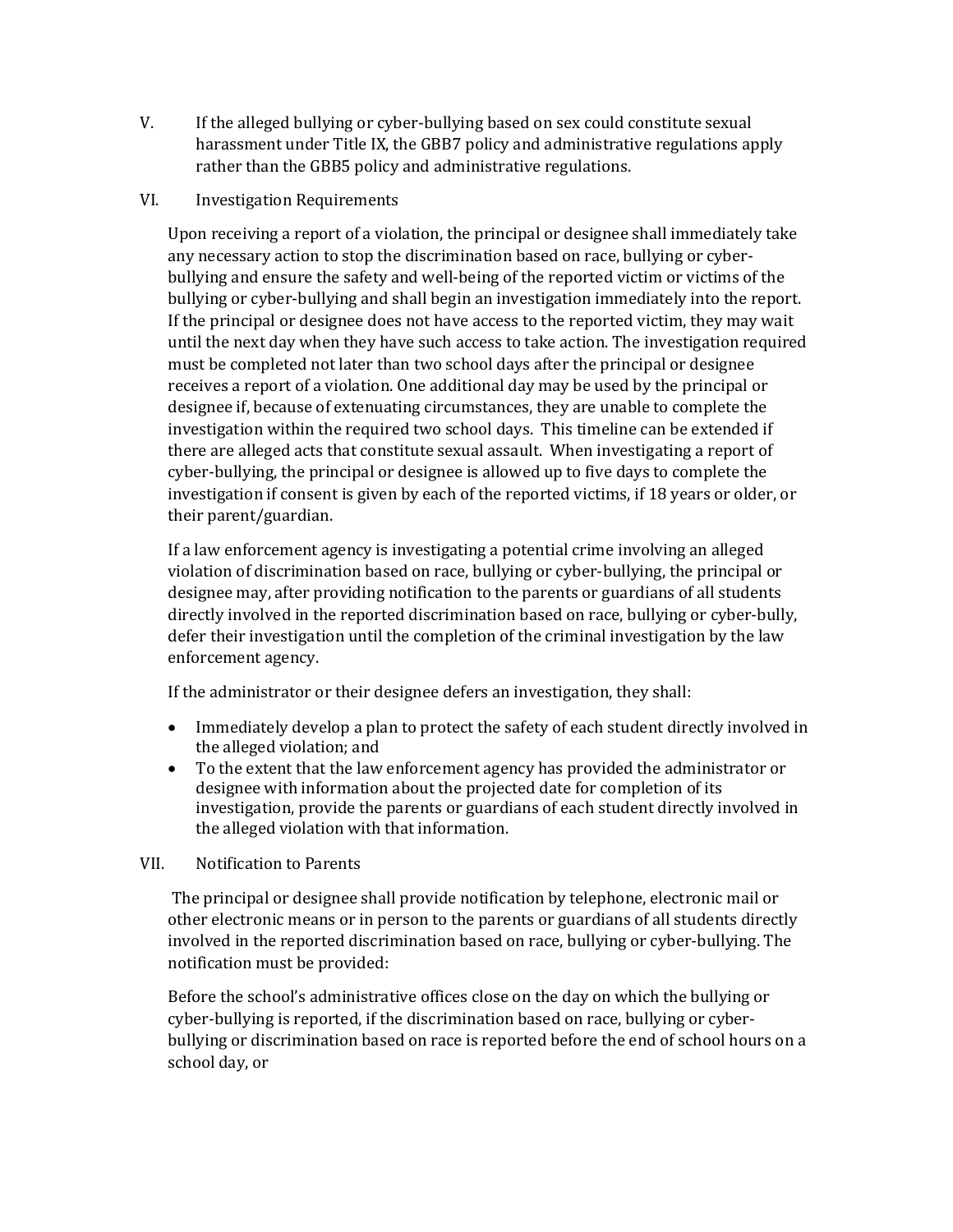Before the school's administrative offices close on the school day following the day on which the discrimination based on race, bullying or cyber-bullying is reported, if the discrimination based on race, bullying or cyber-bullying was reported on a day that is not a school day or after school hours on a school day.

To the extent that information is available, the principal or designee shall provide to each parent or guardian of a student directly involved a list of any resources that may be available in the community to assist the student as soon as practicable. Such a list may include, without limitation, resources available at no charge or at a reduced cost. The list may be provided in person or by electronic or regular mail. If such a list is provided, the principal, designee, or any employee of the school or the District is not responsible for providing such resources to the student or ensuring the student receives such resources.

### VIII. Investigation Report

The principal or designee shall complete a written report of the findings and conclusions of the investigation. If a violation is found to have occurred, the report must include recommendations concerning the imposition of disciplinary action or other measures to be imposed as a result of the violation, in accordance with the policy governing disciplinary action adopted by the board of trustees of the District. The report must be made available, not later than 24 hours after the completion of the written report, to all parents or guardians of students directly involved. If a violation is found not to have occurred, information concerning the incident must not be included in the record of the reported aggressor.

Not later than 10 school days after receiving the initial report of bullying or cyberbullying, the principal or designee shall meet with each reported victim of the bullying or cyber-bullying to inquire about the well-being of the reported victim and to ensure that the reported discrimination based on race, bullying or cyber-bullying, as applicable, is not continuing.

The board of trustees, if requested by the parents or guardians, will assign a student who is a victim of bullying or cyber-bullying to a different school in the District.

The provisions of NRS 388.1351 do not apply to a violation of discrimination based on race, bullying or cyber-bullying committed by:

- A student who is enrolled in prekindergarten if the behavior is addressed through measures intended to modify the behavior of the student.
- An employee of a school or school district against another employee of a school or school district.
- An adult who is not a student or employee of a school or school district against another such adult.

#### IX. Professional Development

The superintendent or his/her designee shall develop methods of discussing the meaning and substance of the regulation with staff in order to help prevent discrimination based on race, bullying and cyber-bullying. In addition to informing staff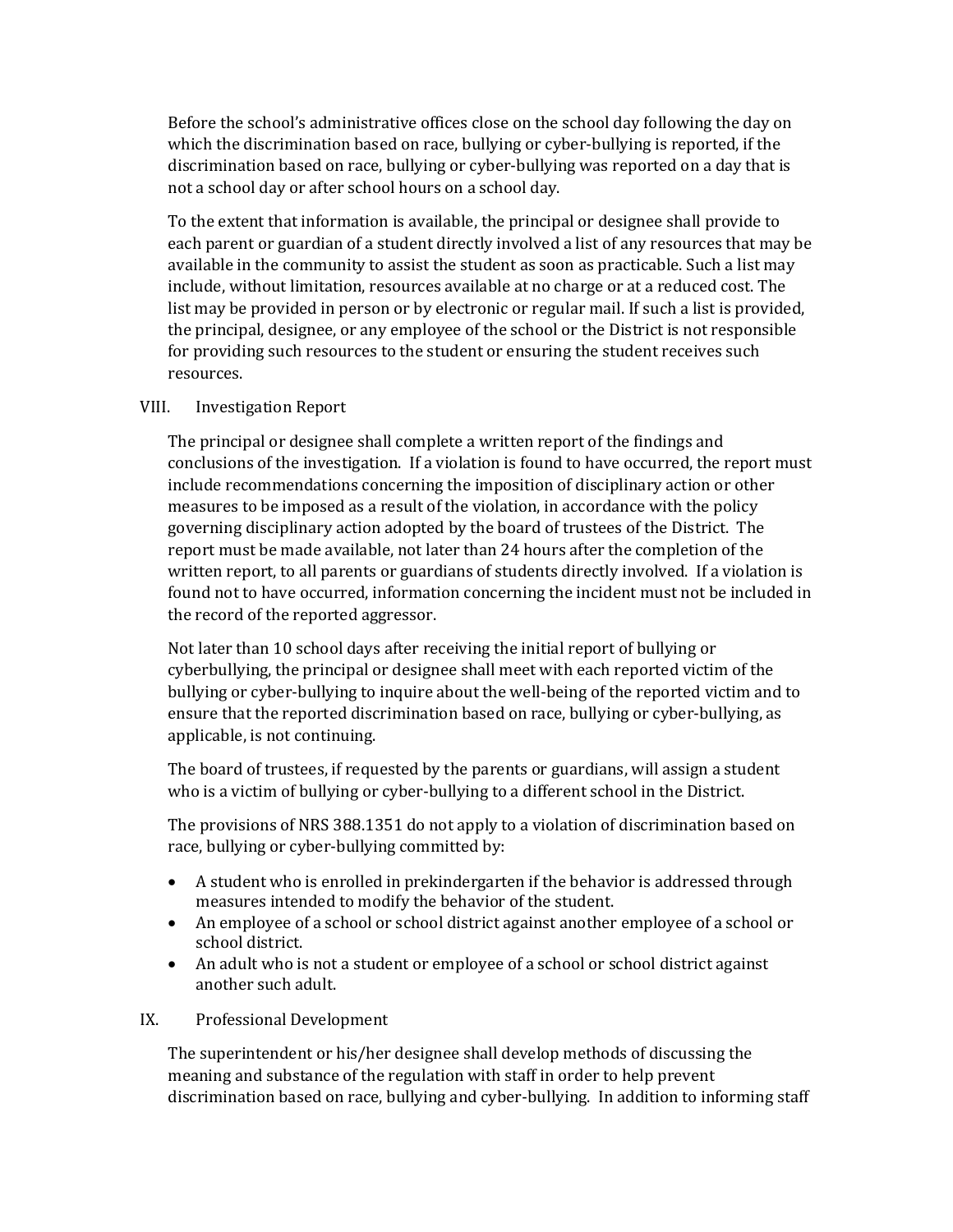and students about the District policy, the superintendent shall assure that the following professional development is provided to all administrators, principals, teachers, Board of Trustees, and other personnel employed by the District:

- a. Training in the appropriate methods to facilitate positive human relations among students without the use of discrimination based on race, bullying and cyber-bullying so that students may realize their full academic and personal potential;
- b. Training concerning the needs of students with diverse gender identities or expressions;
- c. Training concerning the needs of students with disabilities and students with autism spectrum disorder;
- d. Methods to promote a positive learning environment;
- e. Methods to improve the school environment in a manner that will facilitate positive human relations among students; and
- f. Methods to teach skills to students so that the students are able to replace inappropriate behavior with positive behavior.
- X. Reporting Requirements

The principal or designee will submit a monthly report to his/her supervisor that includes the number of:

- g. Reports of discrimination based on race, bullying and cyber-bullying received;
- h. Times in which a violation is found to have occurred; and
- i. Time in which no violation is found to have occurred.

The direct supervisor who receives a monthly report will submit, each calendar quarter, a report to the Office for a Safe and Respectful Learning Environment which includes:

- j. Total number of reports of discrimination based on race, bullying and cyberbullying;
- k. Number of times in which a violation is found to have occurred; and
- l. Number of times in which no violation is found to have occurred.

## *GBB7. Nondiscrimination on the Basis of Sex Under Title IX*

## **Notice of Nondiscrimination on the Basis of Sex Under Title IX**

District does not discriminate on the basis of sex in the education program and activity it operates. Title IX prohibits sex-based discrimination, including sexual harassment, in violation of Title IX of the Education Amendments of 1972. Title IX provides that no person shall, on the basis of sex, be excluded from participation in, be denied the benefits of, or be subjected to discrimination under any school district education program or activity. The school district is required by Title IX not to discriminate in such a manner. Title IX applies to any school district education program or activity, whether such program or activity occurs on-campus or off-campus. The requirement not to discriminate in the school district's program or activity extends to employment.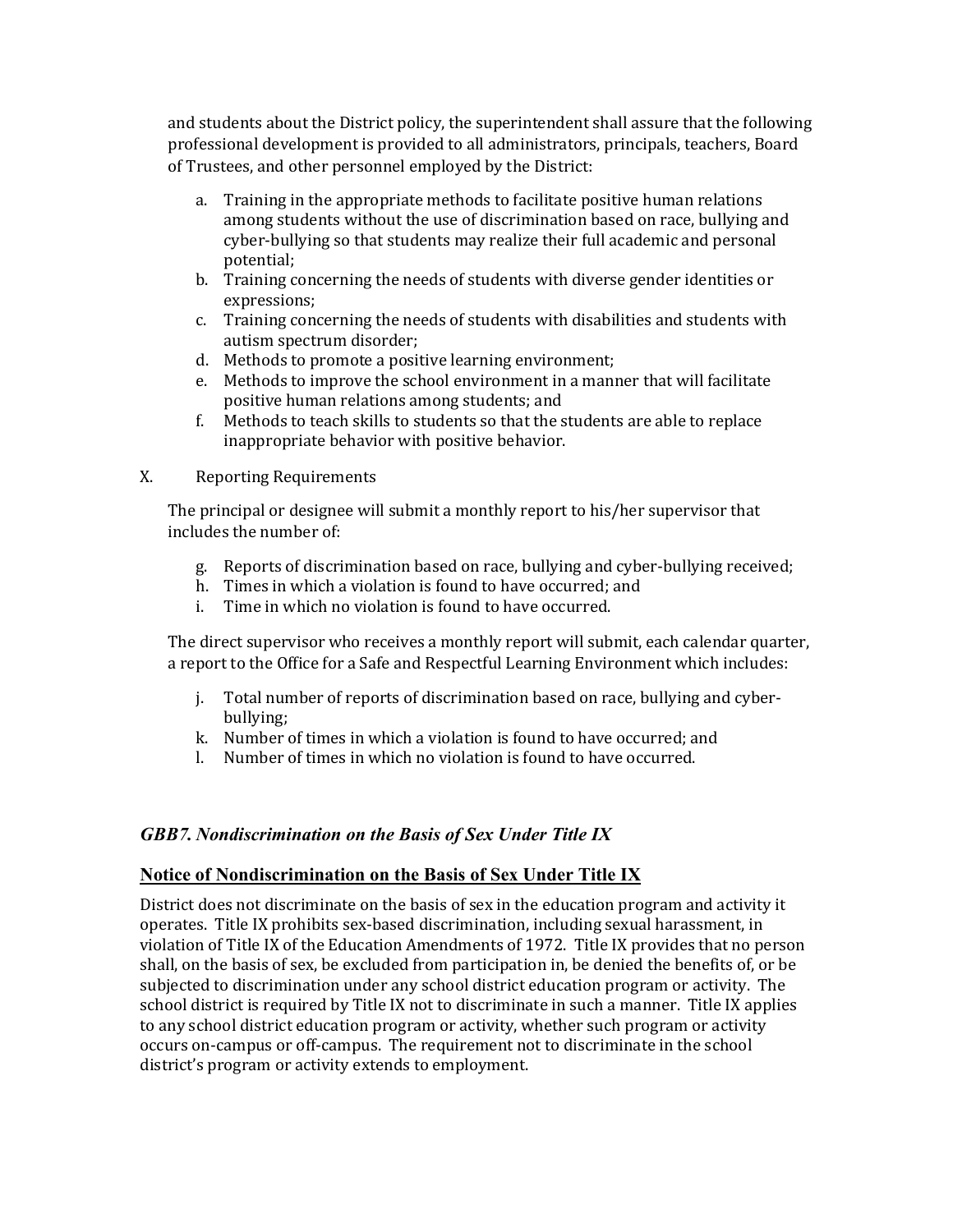Sexual harassment by school employees is considered grounds for disciplinary action, up to and including discharge. Sexual harassment by students is considered grounds for disciplinary action, up to and including expulsion.

### XI. Sexual Harassment Defined Under Title IX

Sexual harassment is defined under the federal Title IX regulations as conduct on the basis of sex that satisfies one or more of the following:

A school employee conditioning the provision of an aid, benefit, or service of the District on an individual's participation in welcome sexual conduct (i.e., *quid pro quo*); or

- m. Unwelcome conduct determined by a reasonable person to be so severe, pervasive, and objectively offensive that it effectively denies a person equal access to the District's education program or activity; or
- n. Sexual assault as defined in the federal Clery Act, or dating violence, domestic violence, or stalking as defined in the federal Violence Against Women Act.
- XII. Reports and Complaints of Sexual Harassment

The District must respond whenever any employee has notice of sexual harassment, including allegations of sexual harassment. Notice to a Title IX Coordinator or notice to an official with authority to institute corrective measures on the District's behalf or notice to any District employee charges a school with actual knowledge and triggers the District's response obligations.

Because the District must respond whenever any employee has notice of sexual harassment, including allegations of sexual harassment, **all District employees are required to report possible incidents of sexual harassment involving students and/or employees directly to the District's Title IX Coordinator as soon as practicable, but not later than a time during the same day on which the employee became aware of an incident of sexual harassment, including allegations of sexual harassment. Reports by District employees must be made in person, by telephone, and/or by email**. Failure to report such incidents may result in disciplinary action.

Any person other than a District employee may report sexual harassment including allegations of sexual harassment (whether or not the person reporting is the person alleged to be the victim of conduct that could constitute sexual harassment) in person, by mail, by telephone, or by email, using the contact information listed below for the District's Title IX Coordinator, or by any other means that results in the Title IX Coordinator receiving the person's verbal or written report.

A report of sexual harassment may be made at any time, including during non-business hours, by using the telephone number or email address, or by mail to the office address, listed for the Title IX Coordinator.

The District has designated the following employee to coordinate its efforts to comply with Title IX. The District's Title IX Coordinator is:

Russell Fecht PCSD Superintendent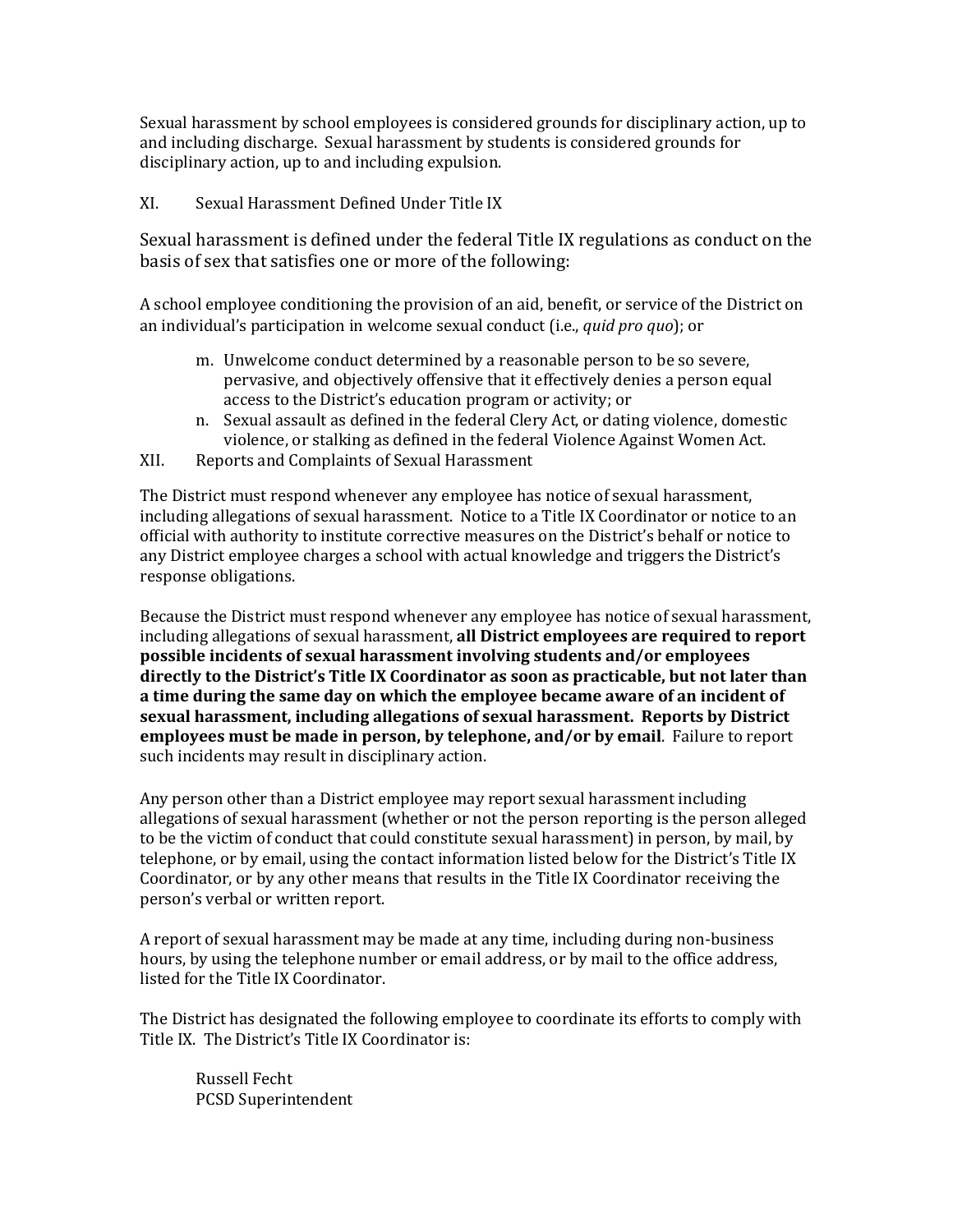The District notifies applicants employment, parents or legal guardians of elementary and secondary school students, employees, and all unions or professional organizations holding collective bargaining or professional agreements with the District, of the name or title, office address, email address, and telephone number of the District's Title IX Coordinator.

The contact information for the Title IX Coordinator will be prominently displayed on the District's website and on the websites for each school in the district.

Inquiries about the application of Title IX to the District may be referred to the District's Title IX Coordinator, or to the Assistant Secretary for Civil Rights of the U.S. Department of Education, 400 Maryland Ave., S.W., Washington, D.C. 20202, or both.

# **XIII. Title IX Sexual Harassment Mandatory Response Obligations**

The District will respond promptly to Title IX sexual harassment in a manner that is not deliberately indifferent, which means a response that is not clearly unreasonable in light of the known circumstances. The District has the following mandatory response obligations:

- The District will offer supportive measures to the person alleged to be the victim (referred to throughout as the "complainant" whether or not that is the person who reported the sexual harassment or allegation of sexual harassment).
- The Title IX Coordinator will promptly contact the complainant confidentially to discuss the availability of supportive measures, consider the complainant's wishes with respect to supportive measures, inform the complainant of the availability of supportive measures with or without the filing of a formal complaint, and explain to the complainant the process for filing a formal complaint.
- The District will follow a grievance process that complies with Title IX regulations before the imposition of any disciplinary sanctions or other actions that are not supportive measures against a respondent.
- The District will not restrict rights protected under the U.S. Constitution, including the First Amendment, Fifth Amendment, and Fourteenth Amendment, when complying with Title IX.
- The District will investigate sexual harassment allegations in any formal complaint, which can be filed by a complainant, or signed by a Title IX Coordinator.
- A complainant's wishes with respect to whether the District investigates will be respected unless the Title IX Coordinator determines that signing a formal complaint to initiate an investigation over the wishes of the complainant is not clearly unreasonable in light of the known circumstances.
- If the allegations in a formal complaint do not meet the definition of sexual harassment under Title IX, or did not occur in the District's education program or activity against a person in the United States, the District will dismiss such allegations *for purposes of Title IX* but may still address the allegations in any manner the District deems appropriate under the Districts code of conduct.

# **Title IX Sexual Harassment Grievance Process**

The District has adopted a grievance process that provides for the prompt and equitable resolution of student and employee **complaints** alleging any action that would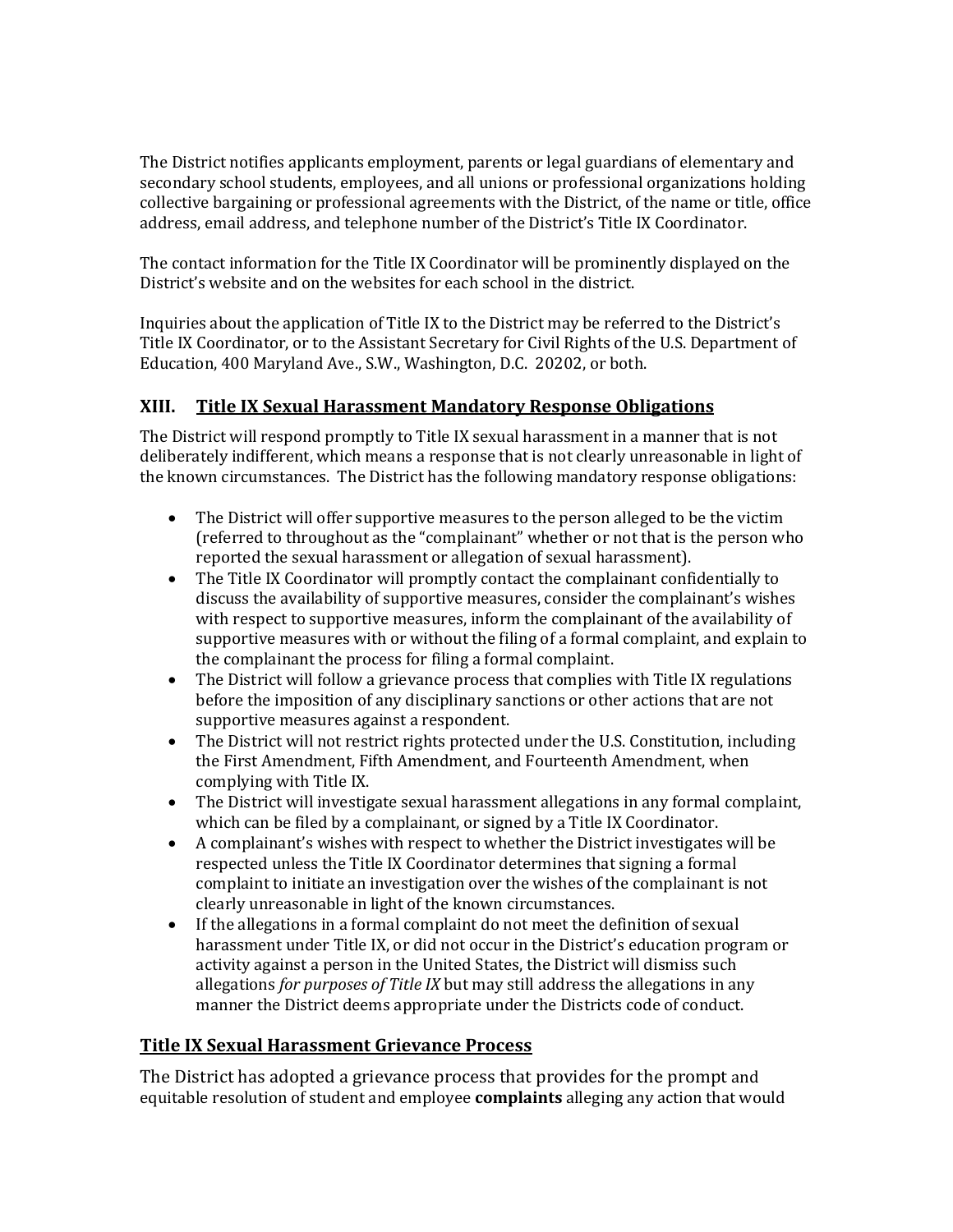constitute sexual harassment under Title IX, and a grievance process for resolving **formal complaints** of sexual harassment. The grievance process incorporates these requirements:

- The District treats complainants equitably by providing remedies any time a respondent is found responsible, and treat respondents equitably by not imposing disciplinary sanctions without following the grievance process.
- The District provides remedies, which are required to be provided to a complainant when a respondent is found responsible, that are designed to maintain the complainant's equal access to education and may include the same individualized services described as supportive measures; however, remedies need not be nondisciplinary or non-punitive and need not avoid burdening the respondent.
- The District requires objective evaluation of all relevant evidence, inculpatory and exculpatory, and avoids credibility determinations based on a person's status as a complainant, respondent, or witness.
- The District requires Title IX personnel (Title IX Coordinator, investigators, decision-makers, people who facilitate any informal resolution process) to be free from conflicts of interest or bias for or against complainants or respondents.
- The District provides training of Title IX personnel to include training on the definition of sexual harassment in Title IX regulations, the scope of the District's education program or activity, how to conduct an investigation and how to conduct hearings, appeals, and informal resolution processes, as applicable, and how to serve impartially, including by avoiding prejudgment of the facts at issue, conflicts of interest, and bias.
- The District provides training of decision-makers and investigators to include training on issues of relevance, including how to apply the rape shield protections provided only for complainants
- The District includes a presumption that the respondent is not responsible for the alleged conduct until a determination regarding responsibility is made at the conclusion of the grievance process.
- The District posts materials used to train Title IX personnel on its website.
- The District includes reasonably prompt time frames for concluding the grievance process, including appeals and informal resolutions, with allowance for temporary, short-term, good cause delays or extensions of the time frames.
- The District describes the range, or list, of the possible remedies that may be provided to a complainant and disciplinary sanctions that may be imposed on a respondent, following determinations of responsibility.
- The District has chosen to use the preponderance of the .evidence standard for all formal complaints of sexual harassment (including where employees are respondents).
- The District has described its appeal procedures, and the range of supportive measures available to complainants and respondents.
- The District's grievance process does not use, rely on, or seek disclosure of information protected under a legally recognized privilege, unless the person holding such privilege has waived the privilege.
- Any provisions, rules, or practices other than those required by Title IX regulations that the District has adopted as part of its grievance process for handling formal complaints of sexual harassment apply equally to both parties.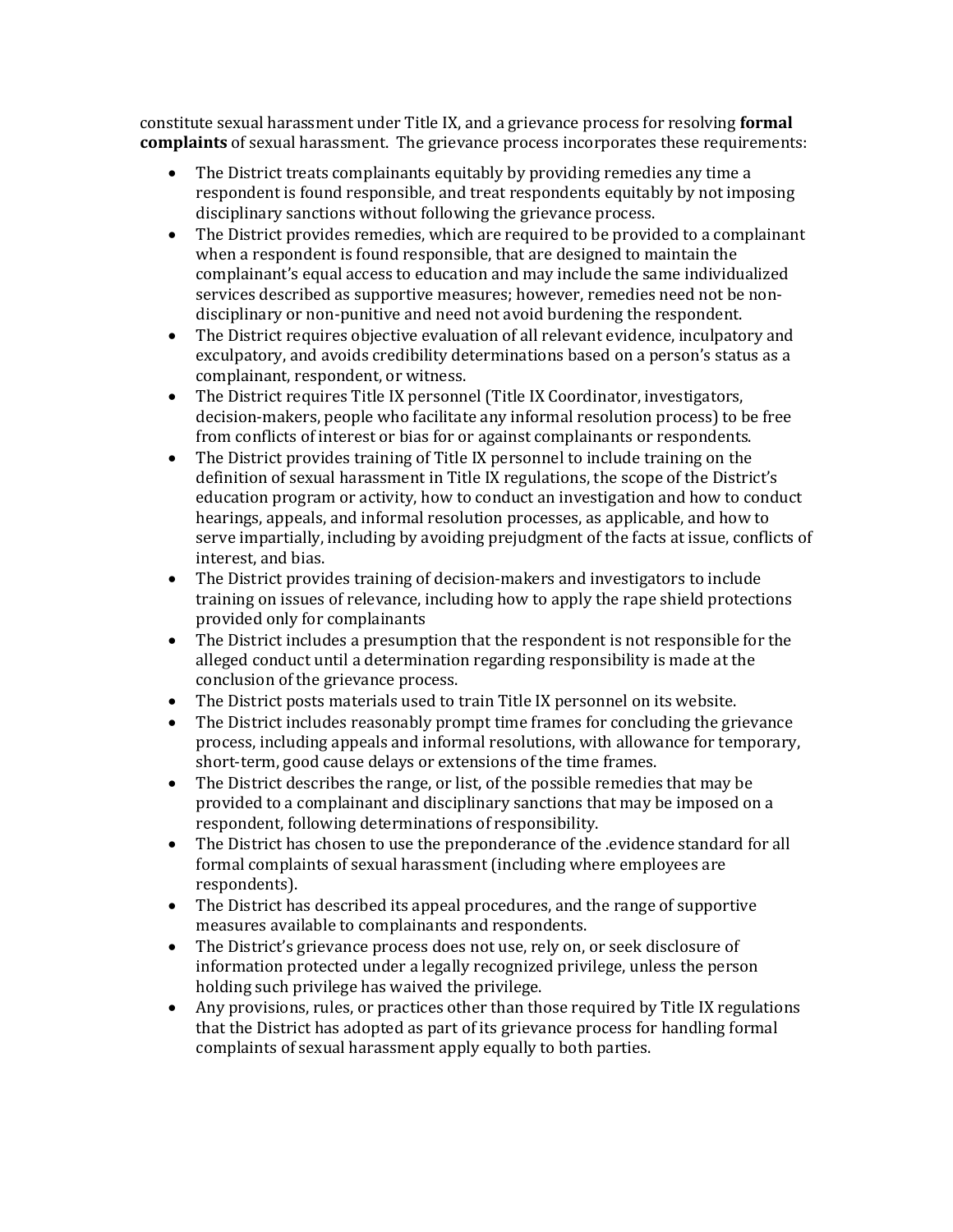All reports and complaints of sexual harassment in violation of Title IX will be addressed through the grievance process described below. See, *NONDISCRIMINATION ON THE BASIS OF SEX UNDER TITLE IX—ADMINISTRATIVE REGULATION.*

# **XIV. Related Policies and Administrative Regulations**

This policy and administrative regulation address sexual harassment as that term is defined under Title IX. The District also prohibits bullying and cyber-bullying as those terms are defined under Nevada Revised Statutes ("NRS") 388.121 *et seq.* ("Provision of Safe and Respectful Learning Environment"). The prohibitions on bullying and cyber-bullying and procedures to address conduct that does not include sexual harassment as defined under Title IX are addressed in Board Policy GBB5 and Policy GBB6.

The district also prohibits employee bullying, harassment, sexual harassment, intimidation, discrimination and/or retaliation. The prohibitions and grievance procedures for this conduct that does not include sexual harassment as defined under Title IX are addressed in Board Policy GBB1 and Policy GBB2.

If an employee or volunteer has reasonable cause to believe that sexual harassment in violation of Title IX arises to abuse or neglect under NRS 432B and/or NRS 392.275 *et seq.*, such misconduct will be reported to law enforcement officials and/or Child Protective Service agency personnel in accordance with the procedures set forth in Board policies and regulations concerning mandatory reporting. These procedures are addressed in Board Policy GBB2.

## **Legal Reference(s):**

Title IX of the Education Amendments of 1972, 20 USC 1681-1683

Title IX federal regulations, 34 CFR Part 106

Nevada Revised Statutes, 388.121 *et seq.,* Provision of Safe and Respectful Learning Environment

Nevada Revised Statutes, 392.275 *et seq.,* Reports of Abuse, Neglect and Other Illegal Conduct Nevada Revised Statutes, 432B.010 *et seq.,* Protection of Children from Abuse and Neglect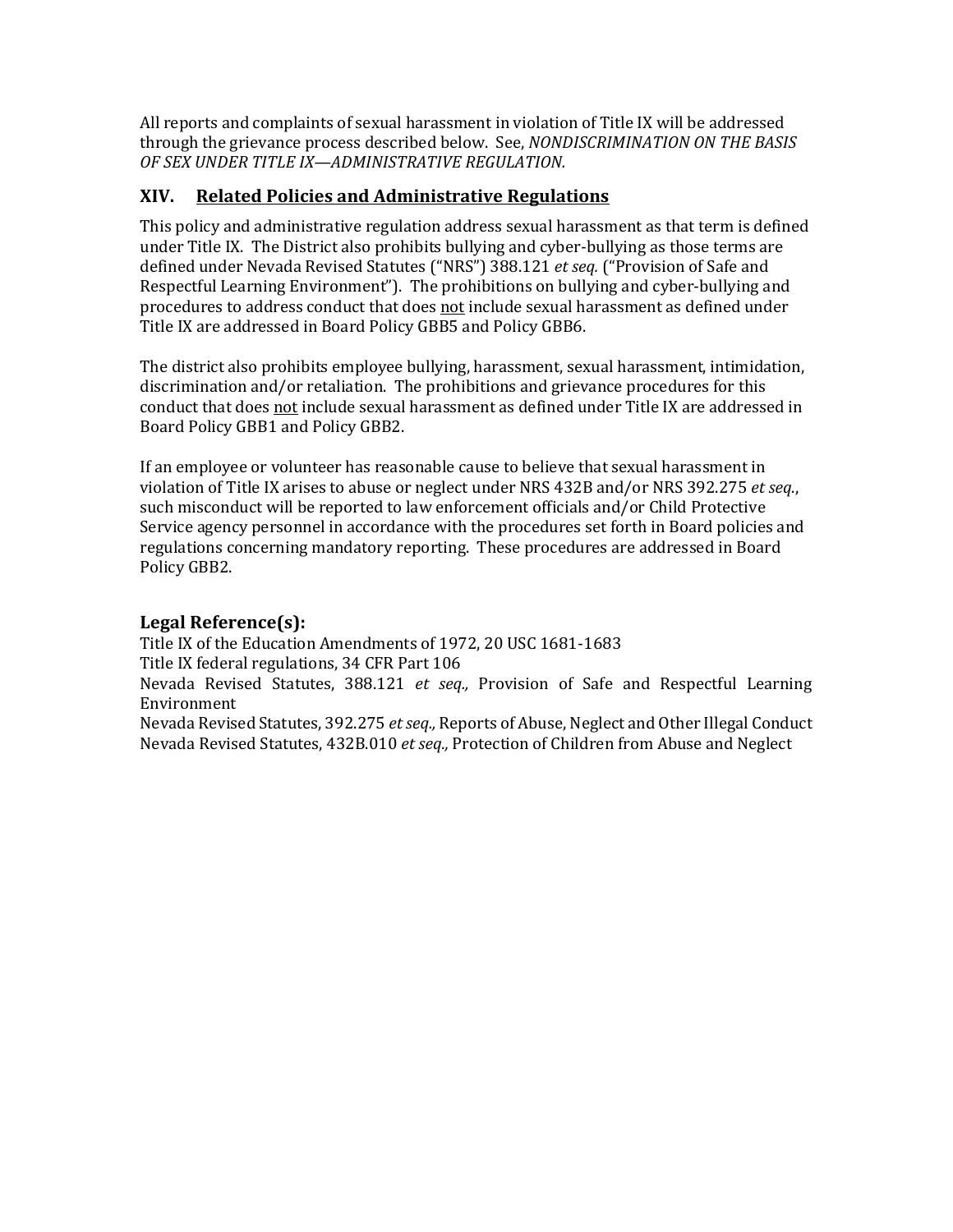## *GBB7. Nondiscrimination on the Basis of Sex Under Title IX – AR*

District has established a grievance process to provide prompt and equitable resolution of reports and complaints of sexual harassment in violation of Title IX.

Any individual who is unsure about whether sexual harassment in violation of Title IX has occurred and/or which complaint procedure applies is encouraged to contact the Title IX Coordinator:

Russell Fecht PCSD Superintendent

#### **I. Definitions**

For purposes of this Title IX grievance process, the following definitions apply:

A. "**Actual knowledge**" means notice of sexual harassment or allegations of sexual harassment to the District's Title IX Coordinator, or to any official of the recipient who has authority to institute corrective measures on behalf of the District, or to any employee of an elementary or secondary school in the District. Imputation of knowledge based solely on vicarious liability or constructive notice is insufficient to constitute actual notice. This standard is not met when the only official of the District with actual knowledge is the respondent. The mere ability or obligation to report sexual harassment or to inform a student about how to report sexual harassment, or having been trained to do so, does not qualify an individual as one who has authority to institute corrective measures on behalf of the District.

**"Notice**" as used in this paragraph includes, but is not limited to, a report of sexual harassment made verbally or in writing to the Title IX Coordinator.

- B. **"Complainant**" is an individual who is alleged to be the victim of conduct that could constitute sexual harassment. The District treats a person as a complainant and refers to a person as a complainant any time the District has notice that the person is alleged to be the victim of conduct that could constitute sexual harassment, regardless of whether the person reported, or a third party reported the sexual harassment, and irrespective of whether the complainant ever chooses to file a formal complaint.
- C. "**Education program or activity**" includes locations, events, or circumstances over which the District exercises substantial control over both the respondent and the context in which the sexual harassment occurs.
- D. "**Formal complaint**" is a document filed by a complainant or signed by the Title IX Coordinator alleging sexual harassment against a respondent and requesting that the District investigate the allegation of sexual harassment. There is no time limit or statute of limitations on a complainant's decision to file a formal complaint.

At the time of filing a formal complaint, a complainant must be participating in or attempting to participate in the education program or activity of the District with which the formal complaint is filed.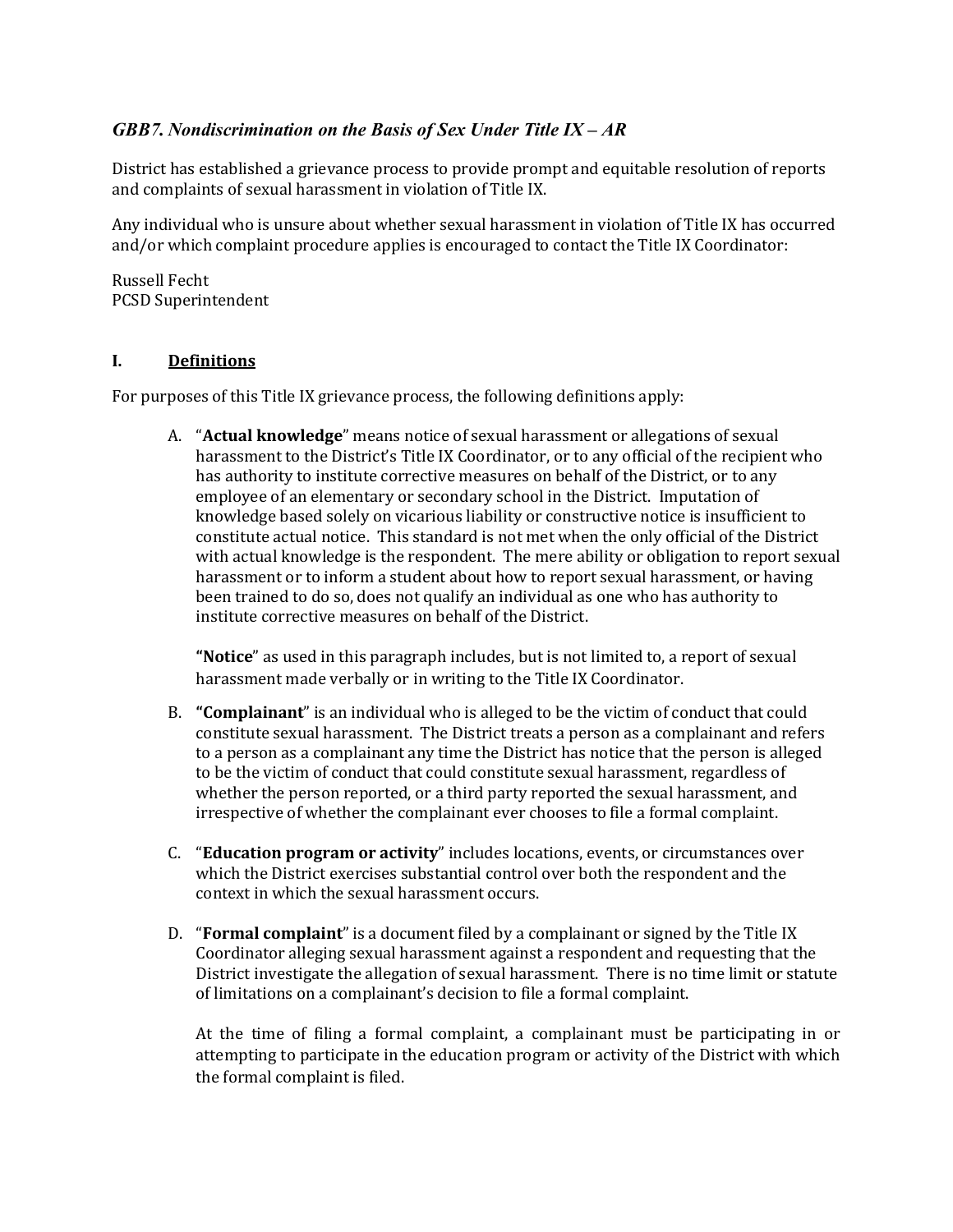The phrase "**document filed by a complainant**" means a document or electronic submission (such as by electronic mail or through an online portal provided for this purpose by the District) that contains the complainant's physical or digital signature, or otherwise indicates that the complainant is the person filing the formal complaint.

Where the Title IX Coordinator signs a formal complaint, the Title IX Coordinator is not a complainant or otherwise a party under Title IX regulations.

- E. "**Respondent**" is an individual who has been reported to be the perpetrator of conduct that could constitute sexual harassment.
- F. "**Sexual harassment**" means conduct on the basis of sex that satisfies one or more of the following:
	- 1. A school employee conditioning the provision of an aid, benefit, or service of the District on an individual's participation in welcome sexual conduct (i.e., *quid pro quo*); or
	- 2. Unwelcome conduct determined by a reasonable person to be so severe, pervasive, and objectively offensive that it effectively denies a person equal access to the District's education program or activity; or
	- 3. Sexual assault as defined in the federal Clery Act, or dating violence, domestic violence, or stalking as defined in the federal Violence Against Women Act.

"Sexual assault" as defined in the Clery Act means an offense classified as a forcible or nonforcible sex offense under the uniform crime reporting system of the Federal Bureau of Investigation.

"Dating violence" as defined in the Violence Against Women Act (VAWA) means violence committed by a person (A) who is or has been in a social relationship of a romantic or intimate nature with the victim; and (B) where the existence of such a relationship will be determined based on a consideration of the following factors: (i) The length of the relationship. (ii) The type of relationship. (iii) The frequency of interaction between the persons in the relationship.

"Domestic violence" as defined by the VAWA includes felony or misdemeanor crimes of violence committed by a current or former spouse or intimate partner of the victim, by a person with whom the victim shares a child in common, by a person who is cohabitating with or has cohabitated with the victim as a spouse or intimate partner, by a person similarly situated to a spouse of the victim under the domestic or family violence laws of the jurisdiction receiving grant monies, or by any other person against an adult or youth victim who is protected from that person's acts under the domestic or family laws of the jurisdiction.

"Stalking" as defined by the VAWA means engaging in a course of conduct directed at a specific person that would cause a reasonable person to—(A) fear for his or her safety or the safety of others; or (B) suffer substantial emotional distress.

### G. **"Supportive measures**" means:

• Supportive measures are non-disciplinary, non-punitive individualized services offered as appropriate, as reasonably available, without fee or charge, to the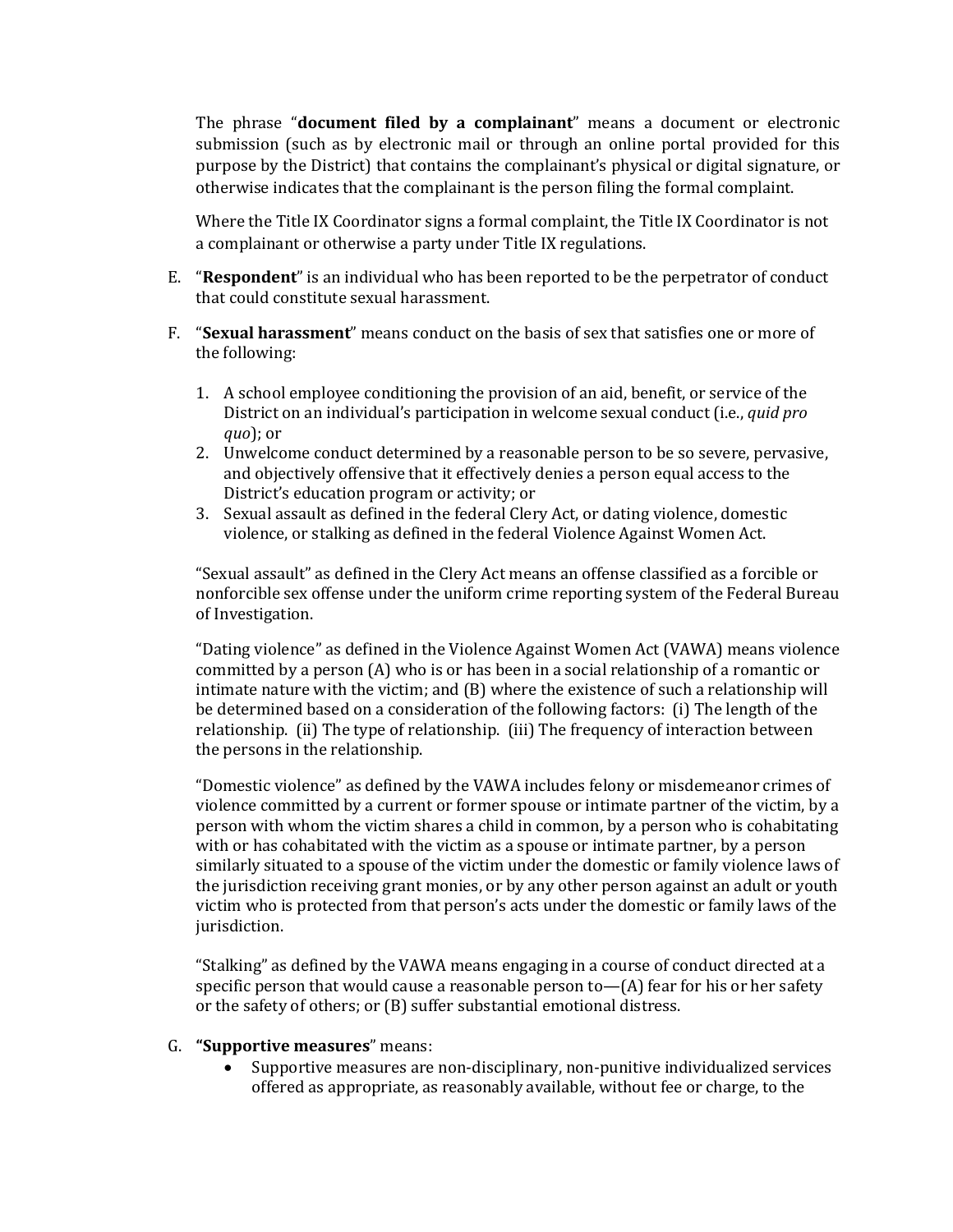complainant or respondent, before or after the filing of a formal complaint or where no formal complaint has been filed.

- Supportive measures are designed to restore or preserve access to the District's education program or activity, without unreasonably burdening the other party; protect the safety of all parties and the recipient's educational environment; or deter sexual harassment.
- Supportive measures may include counseling, extensions of deadlines or other course-related adjustments, modifications of work or class schedules, campus escort services, mutual restrictions on contact between the parties, changes in work or housing locations, leaves of absence, increased security and monitoring of certain areas of campus, and other similar measures.
- The District will maintain as confidential any supportive measures provided to the complainant or respondent, to the extent that maintaining such confidentiality would not impair the ability of the District to provide the supportive measures.
- The Title IX Coordinator is responsible for coordinating the effective implementation of supportive measures.

## **II. Title IX Grievance Procedures**

### **A. Reporting Sexual Harassment, Including Allegations of Sexual Harassment**

- 15. District employees who have reason to believe that a student or employee has been subjected to sexual harassment, including allegations of sexual harassment, are required to promptly make a report to the District's Title IX Coordinator. **The report must be made as soon as practicable, but not later than a time during the same day on which the employee became aware of an incident of sexual harassment, or an allegation of sexual harassment. Reports by District employees must be made in person, by telephone, and/or by email to the Title IX Coordinator**. Failure to report such incidents may result in disciplinary action.
- 16. Any person may report sexual harassment (whether or not the person reporting is the person alleged to be the victim of conduct that could constitute sexual harassment) in person, by mail, by telephone, or by email, using the contact information listed above for the District's Title IX Coordinator, or by any other means that results in the Title IX Coordinator receiving the person's verbal or written report.
- 17. A report of sexual harassment may be made at any time, including during nonbusiness hours.
- 18. Title IX complaints may also be made directly to the Regional Civil Rights Director, U.S. Department of Education, Office for Civil Rights, Region X, 915 Second Ave., Room 3310, Seattle, WA 98174-1099.
- 19. Individuals will not be retaliated against for reporting sexual harassment or for participating in an investigation. Retaliation is illegal under Title IX and any retaliation will result in disciplinary actions, up to and including discharge for employees or expulsion for students.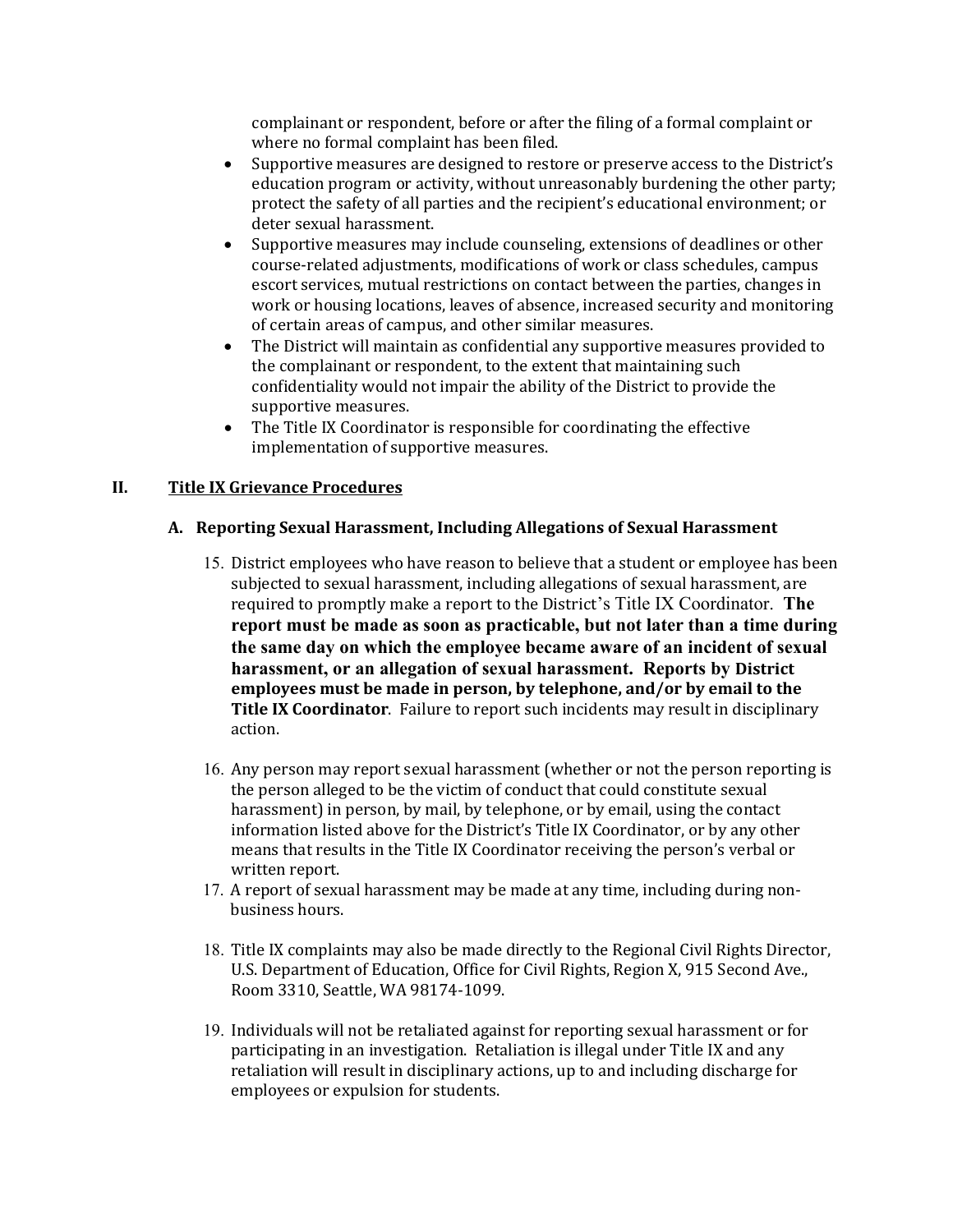#### **B. Addressing Supportive Measures**

If the individual making the report is the complainant<sup>[1](#page-13-0)</sup> or if the complainant is identified by the individual making the report, the Title IX Coordinator will meet with the complainant to discuss supportive measures that may be appropriate in the particular circumstances and explain the process for filing a formal complaint.

- 1. Supportive measures are individualized measures designed to ensure the complainant (alleged victim) can continue to access educational program and activity, including employment (such as requiring no contact between individuals or changing classes)
- 2. Supportive measures may be continued even if the complainant chooses not to file a formal complaint, if appropriate under the circumstances

### **C. Filing a Formal Complaint**

- 1. A complainant may file a formal written complaint requesting investigation of alleged Title IX sexual harassment with the Title IX Coordinator. A formal written complaint may be filed by the parent/legal guardian of a student complainant. The written complaint must include basic information concerning the allegation of sexual harassment, including date, time, location, individual(s) who allegedly engaged in sexual harassment, and a description of the allegation. Students or employees who need assistance in preparing a formal written complaint should contact the District's Title IX Coordinator.
- 2. In certain circumstances, the Title IX Coordinator may file a formal complaint even when the complainant chooses not to file. Examples include if the respondent (person alleged to have engaged in sexual harassment) has been found responsible for previous sexual harassment or there is a safety threat within the school. In such cases, the complainant (alleged victim) is not a party to the case, but will receive notices as required by the Title IX regulations at specific points in the complaint process.
- 3. The Title IX Coordinator **must dismiss** a formal complaint under this procedure if: (a) the conduct alleged in the formal complaint does not constitute sexual harassment under the Title IX regulations and this policy; or (b) if the conduct alleged did not occur within the scope of the District's education program and activity, or (c) the conduct did not occur in the United States.
- 4. The Title IX Coordinator **may dismiss** a formal complaint under this procedure if: (a) a complainant withdraws the formal, or withdraws particular allegations within the complaint; (b) the respondent is no longer employed by or enrolled in the District; or (c) there are specific circumstances that prevent the District from gathering evidence sufficient to reach a determination regarding the formal complaint. However, if the conduct potentially violates other policies or laws, it may be addressed through the applicable Board policy/procedure.

<span id="page-13-0"></span> $1A$  "complainant" is defined under Title IX as an individual who is alleged to be the victim of conduct that constitute sexual harassment, **regardless of whether that person is the person who makes a report of sexual harassment, and regardless of whether the complainant ever chooses to file a formal complaint**.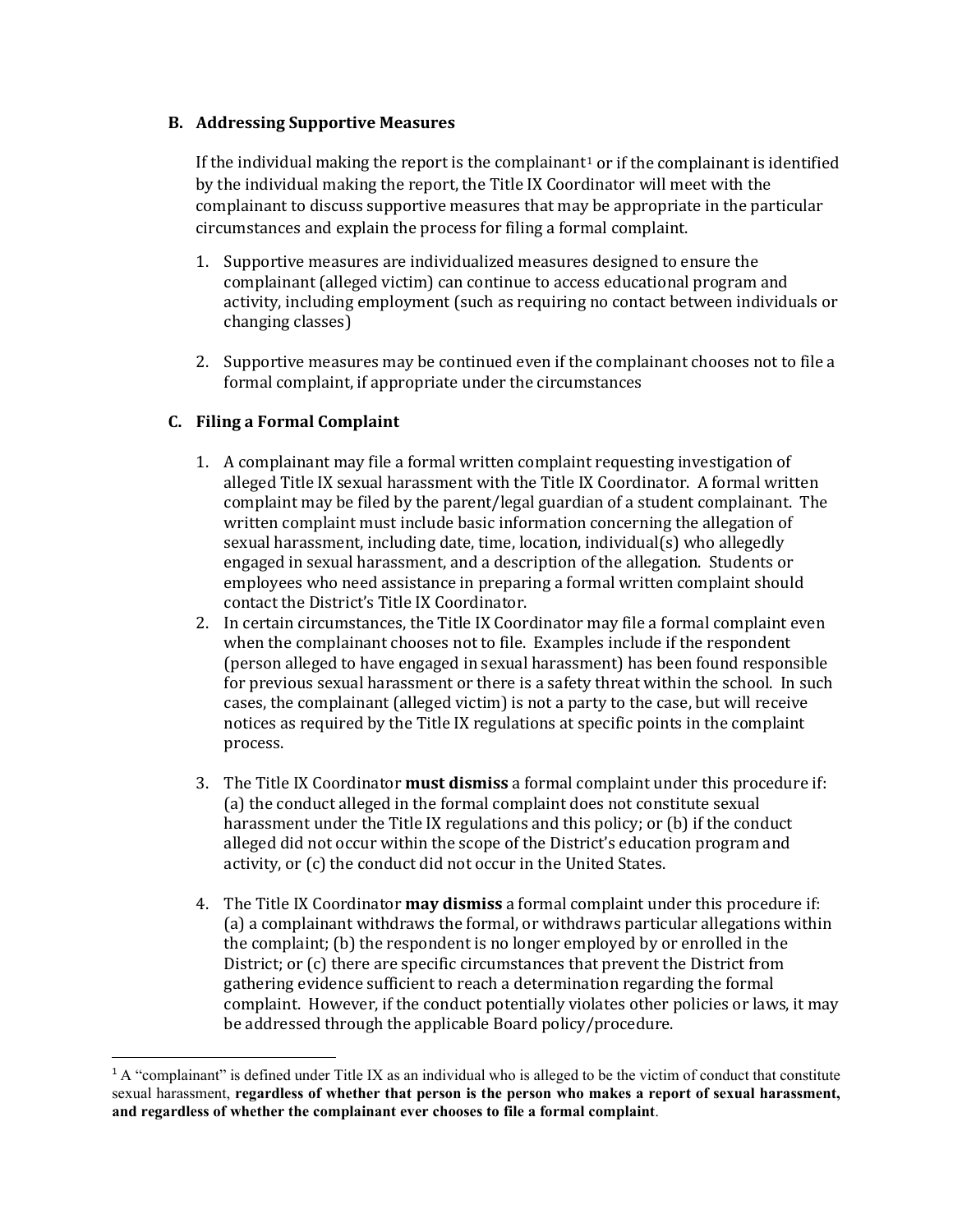5. If a formal complaint is dismissed under this procedure, the Title IX Coordinator will promptly and simultaneously send written notices to the parties explaining the reasons. Parties may appeal dismissals in accordance with the Appeals procedure below.

## **D. Emergency Removal or Administrative Leave**

- 1. The Superintendent or designee will undertake an individualized safety and risk analysis to determine whether there is an immediate threat to the physical health or safety of any student or other individual arising from the allegations of sexual harassment. Examples may include, but are not limited to, a continued threat of violence against a complainant by a respondent, or a respondent's threat of selfharm due to the allegations.
- 2. If the Superintendent or designee determines that an immediate threat exists, a respondent may be immediately removed from the education program or activity. The Superintendent or designee will provide the respondent with notice and an opportunity to challenge the decision immediately following the removal. This is an opportunity to be heard, not a hearing.
- 3. The District may place a non-student employee respondent on administrative leave during the pendency of the grievance process.
- 4. Any decision to remove a respondent from an education program or activity, or to place a non-student employee on administrative leave, must comply with District policies and administrative regulations, collective bargaining agreements, and applicable federal or state law, including but not limited to student discipline laws and the Individuals with Disabilities Education Act, Section 504 of the Rehabilitation Act of 1973, and the Americans with Disabilities Act.

## **E. Notice to Parties of Formal Complaint**

- 1. Within **five (5) business days after the filing of a formal complaint** (filed by the complainant or signed by the Title IX Coordinator), the Title IX Coordinator will provide to the parties written notice of the formal complaint and allegations of sexual harassment potentially constituting prohibited conduct under Title IX. The notice will include:
	- a. Notice regarding the complaint procedure and the availability of an informal resolution process if the Title IX Coordinator believes the circumstances are appropriate.
	- b. Sufficient details known at the time (including identities of parties, if known; the conduct alleged; and the date and location of the alleged incident, if known), with sufficient time to prepare before any initial interview. **No interview will be conducted until at least five (5) business days after the date notice has been provided to the parties.**
	- c. A statement that the respondent is presumed not responsible for the alleged conduct and that a determination of responsibility will be made at the conclusion of the grievance process.
	- d. Notice that the parties may each have an advisor of their choice (who may be an attorney), and that the parties may inspect and review evidence.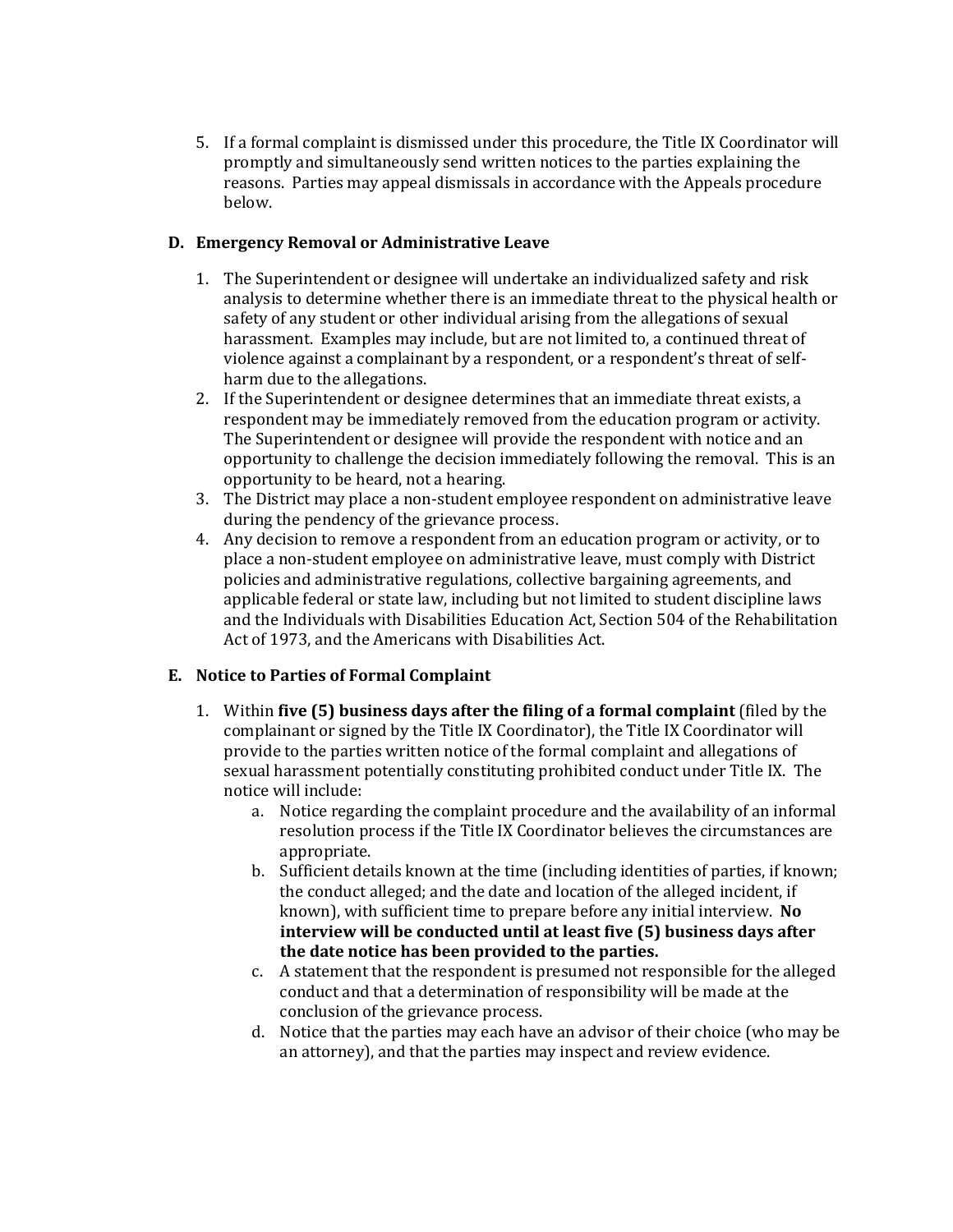- e. Notice that knowingly making false statements or submitting false information during the grievance process is prohibited and may result in disciplinary action.
- f. Notice of the name of the investigator, with notice that parties must raise concerns of conflict of interest or bias within two (2) business days after the date notice has been provided to the **parties.** The Title IX Coordinator will resolve concerns of conflict of interest or bias **within two (2) business days after receipt of a party's objections**.
- 2. If additional allegations become known at a later time, notice of the additional allegations will be provided to the parties.
- 3. The Title IX Coordinator will initiate or continue discussions with the complainant and the respondent regarding the provision of supportive measures.

### **F. Informal Resolution Process**

After a formal complaint has been filed, if the Title IX Coordinator believes the circumstances are appropriate, the Title IX Coordinator may offer the parties the opportunity to participate in an informal resolution process to resolve the complaint without completing the investigation and determination process. Informal resolutions cannot be used to resolve a formal complaint where a student is the complainant, and the respondent is an employee.

Informal resolutions can take many forms, depending on the particular case. Examples include, but are not limited to, facilitated discussions between the parties; mediation; restorative justice; acknowledgement of responsibility by a respondent; apologies; or supportive measures.

If the Title IX Coordinator determines that informal resolution is available to the parties, the Title IX Coordinator will provide the parties a written notice disclosing the allegations in the formal complaint, and stating the following:

- 1. The Title IX Coordinator has determined that informal resolution is available to the parties.
- 2. The parties must voluntarily agree in writing to participate in an informal resolution process.
- 3. At any time prior to agreeing to a resolution, any party has the right to withdraw from the informal resolution process and resume the grievance process with respect to the formal complaint.
- 4. If an informal resolution agreement is reached, it must be signed by both parties and the Title IX Coordinator.
- 5. Any such signed agreement is final and binding according to its terms. Once an agreement has been reached, the District will not resume the formal complaint process, nor initiate or allow either party to initiate another formal complaint process addressing any allegations resolved in the informal resolution process or arising out of the same facts or circumstances as any allegations resolved in the informal resolution process.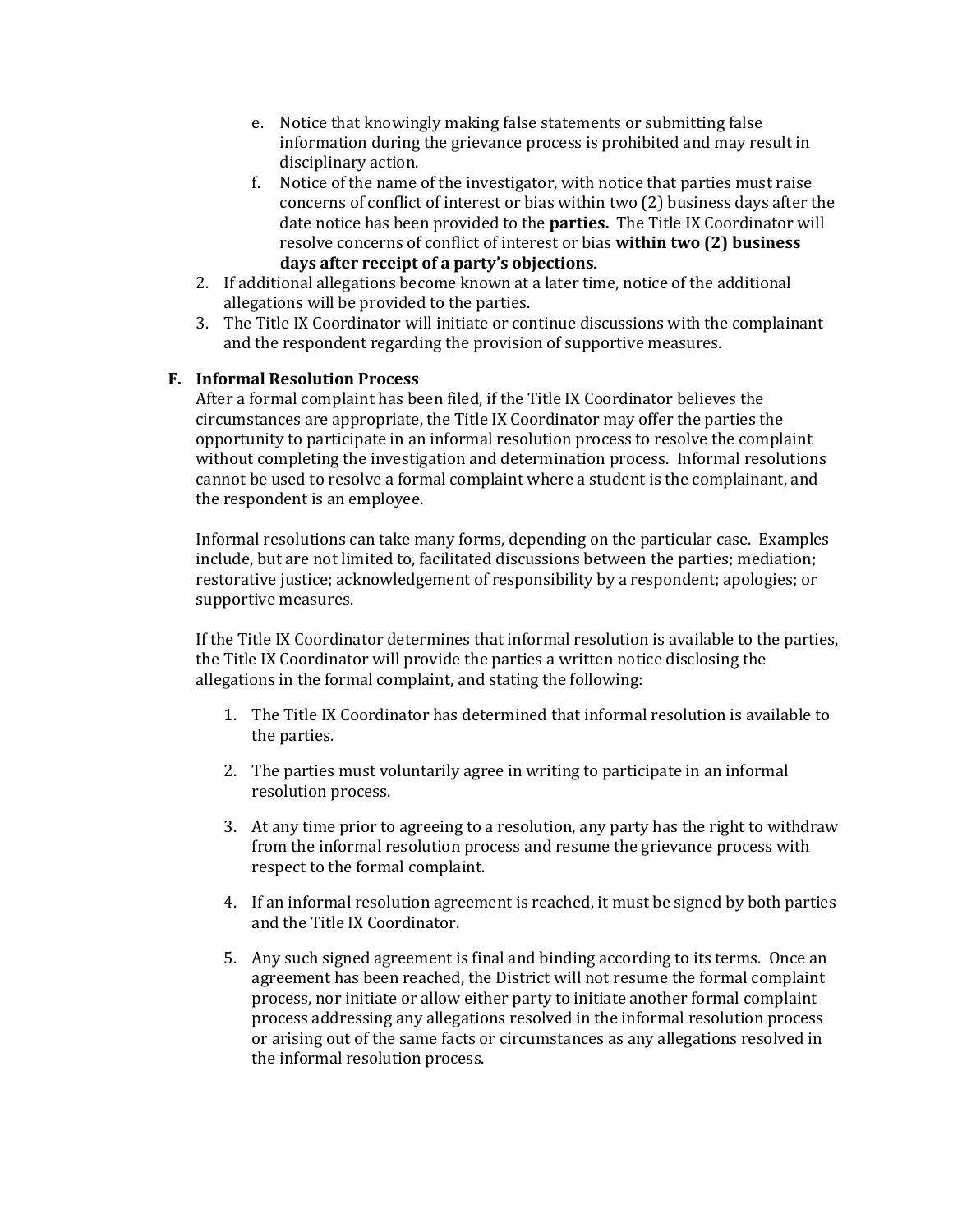6. If an informal resolution process does not resolve the formal complaint, nothing from the informal resolution process will be considered as evidence in the subsequent investigation or determination.

### **G. Investigation**

- 1. The formal complaint will be investigated by a trained internal or external individual designated by the Title IX Coordinator. Any complaint about an employee who holds a supervisory position will be investigated by a person who is not subject to that supervisor's authority. Any complaint about the Superintendent will be submitted to the Chair of the Board, who will consult with legal counsel concerning the handling and investigation of the complaint.
- 2. The investigator will consult with the Title IX Coordinator as necessary during the investigation process.
- 3. If the complaint is against an employee of the District, rights conferred under an applicable collective bargaining agreement will be applied, to the extent they do not conflict with the federal Title IX regulatory requirements.
- 4. Privacy rights of all parties to the complaint will be maintained in accordance with applicable state and federal laws.
- 5. The investigator will:
	- a. Meet with each party after they have received appropriate notice of any meeting and its purpose, with sufficient time to prepare.
	- b. Allow parties to have their advisor at all meetings related to the complaint, although advisors may not speak on behalf of a party or interfere with the process.
	- c. Allow parties a reasonable opportunity to identify witnesses and submit favorable and unfavorable evidence.
	- d. Interview witnesses and conduct such other activities that will assist in ascertaining facts (site visits, review of documents, etc.).
	- e. Consider evidence that is relevant and directly related to the allegations in the formal complaint.
	- f. During the course of the investigation, provide both parties with an equal opportunity to inspect and review any evidence that is obtained in the investigation that is directly related to the allegations in the formal complaint (including evidence which the District does not intend to rely upon in reaching a determination of responsibility), and favorable and unfavorable evidence.
	- g. **Within ten (10) business days of resolving any objection to the investigator,** and prior to the completion of the investigation report, provide each party and advisor (if any) the evidence subject to inspection and review, **and provide the parties with ten (10) business days to submit a written response**. The evidence subject to inspection and review includes any evidence obtained as part of the investigation that is directly related to the allegations raised in a formal complaint, including the evidence upon which the District does not intend to rely in reaching a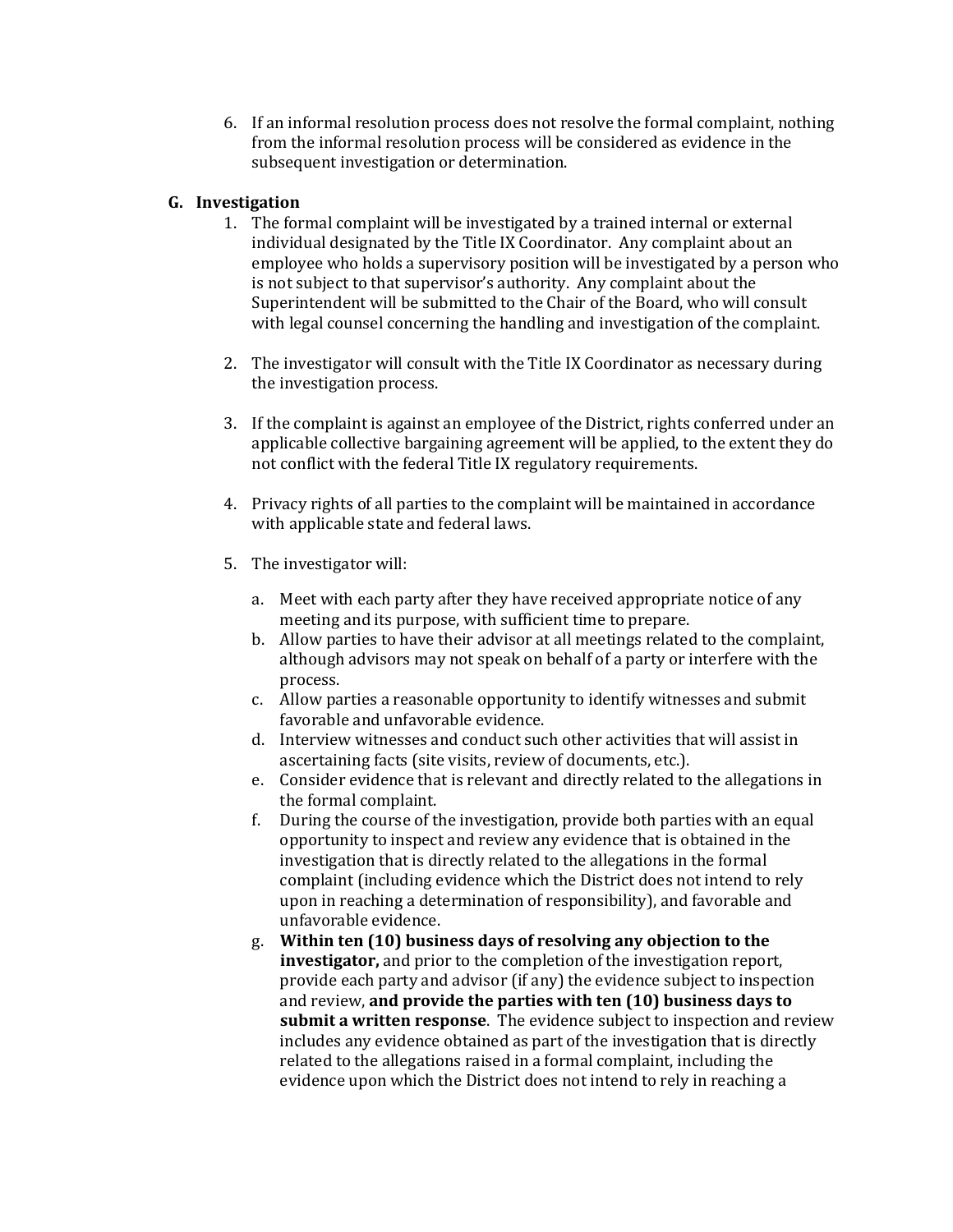determination regarding responsibility, and inculpatory or exculpatory evidence whether obtained from a party or other source.

- h. Consider the parties' written responses to the evidence prior to completing the investigation report.
- i. **Within ten (10) business days of receiving the parties' written responses to the evidence,** create an investigative report that fairly summarizes relevant evidence and send the report to the parties and advisors (if any) for them to **review and provide written responses within ten (10)business days of receipt of the investigative report.**
- j. After **receipt** of the parties' written responses (if any), forward the investigation report and party responses to the assigned decision-maker.
- 6. The investigation report and party responses will be forwarded to the assigned decision-maker **within sixty (60) business days of the date a formal complaint is filed, if practicable**. A temporary, short-term delay or extension of time for good cause will be allowed.

#### **H. Determination of Responsibility**

- 1. The decision-maker cannot be the investigator or Title IX Coordinator.
- 2. Within five (5) business days of receiving the investigation report and party responses, the decision-maker will provide notice to the parties that they have five (5) business days to submit written, relevant questions that the party wants asked of another party or witness.
- 3. Within five (5) business days of receipt of all questions, the decision-maker will provide relevant questions to parties/witnesses for response. A party/witness will be given five (5) business days to respond to the relevant questions asked by another party. If the decision-maker excludes a question as not relevant, the decision-maker will explain that decision to the party who proposed the question.
- 4. Within five (5) business days of receipt of all responses, the decision-maker will provide the responses to the parties. A party will be given an additional five (5) business days to ask limited written, relevant follow-up questions that the party wants asked of another party or witness.
- 5. Within five (5) business days of receipt of all follow-up questions, the decisionmaker will provide relevant questions to parties/witnesses for response. A party/witness will be given five (5) business days to respond to the follow-up questions asked by another party. The decision-maker will send each party a copy of the responses to any follow-up questions.
- 6. The decision-maker will review the investigation report, the parties' responses and other relevant materials, and apply the preponderance of the evidence standard ("more likely than not") when making a determination.
- 7. Within **five (5) business days of receipt of the responses to follow-up questions,** the decision-maker will issue a written determination, which will include the following: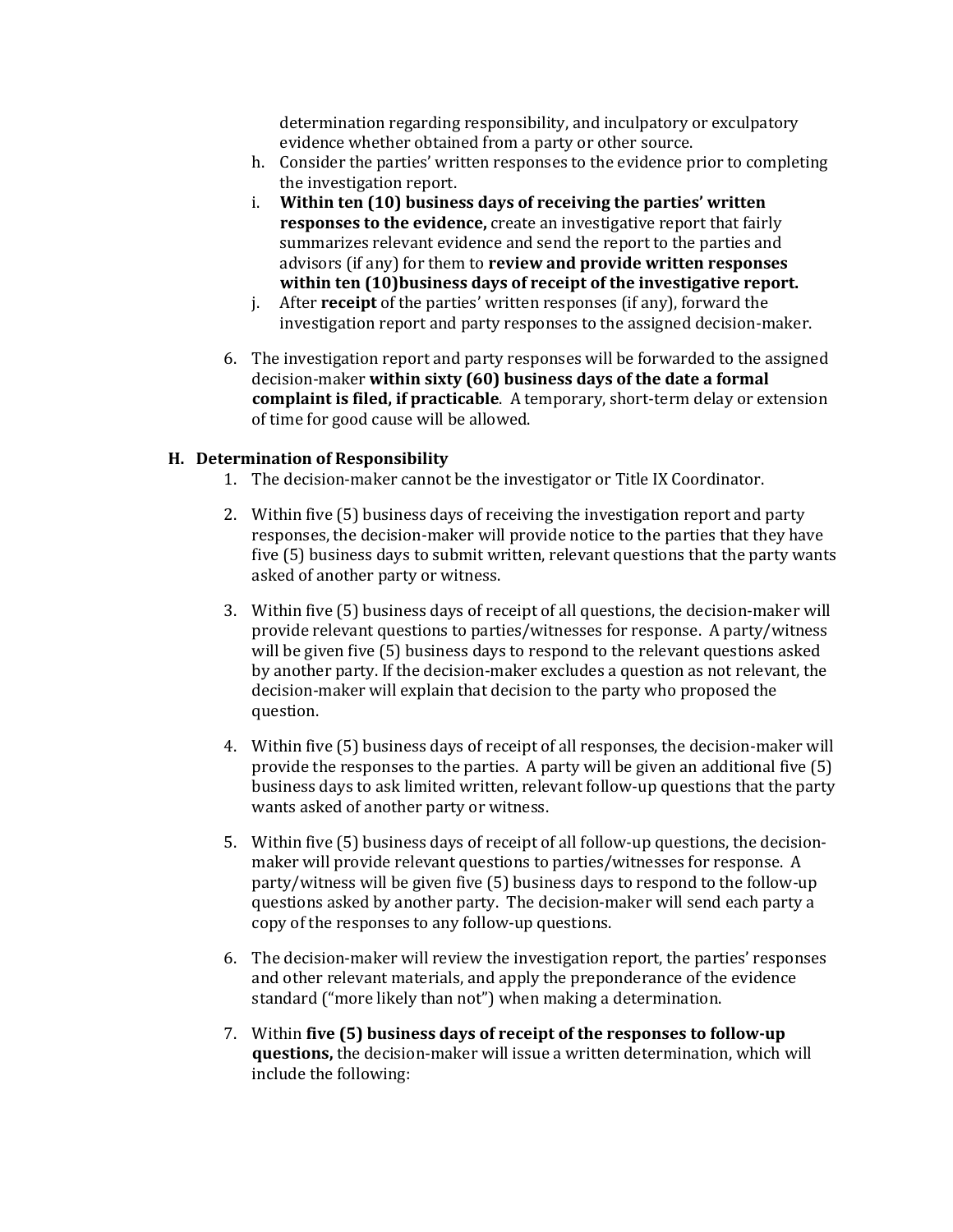- Identification of all the allegations potentially constituting sexual harassment as defined in the Title IX regulations and this policy;
- A description of the procedural steps taken from receipt of the formal complaint through the determination, including notifications to the parties, interviews with the parties and witnesses, site visits, methods used to gather evidence, and meetings held;
- A determination regarding responsibility as to each allegation and findings of fact supporting the determination;
- A statement of, and rationale for, the result as to each allegation, including a determination regarding responsibility, any disciplinary sanctions imposed on the respondent, and whether remedies designed to restore or preserve equal access to the District's program and activity will be provided to the complainant; and
- The District's appeal procedure and permissible bases for the parties to appeal the determination.
- 8. The written determination will be provided to the parties simultaneously. The determination concerning responsibility becomes final either on the date that the District provides the parties with the written determination of the results of the appeal, if an appeal is filed, or if an appeal is not filed, the date on which the appeal would no longer be considered timely.
- 9. The written determination will be provided to the parties within **forty-five (45) business days of the date the investigation report was provided to the decision-maker.** A temporary, short-term delay or extension of time for good cause will be allowed.

#### **I. Remedies, Discipline and Other Actions**

It is the intent of the Board that appropriate corrective action will be taken by the District to stop the sexual harassment, prevent its recurrence and address negative consequences. The age and maturity of any student(s) involved and other relevant factors will be considered in determining appropriate action.

Any school employee or student that is found to have violated this policy will be subject to action including, but not limited to, warning, remedial training, education or counseling, suspension, exclusion, expulsion, transfer, termination or discharge. Students who violate this policy will be disciplined in accordance with District policies and procedures for discipline, suspension, and expulsion.

Any remedy, discipline, or other action imposed on a student or employee will comply with District policies and administrative regulations, collective bargaining agreements, and applicable federal or state law.

1. Remedies

Remedies are measures used to ensure that the complainant has equal access to the District's education program and activity following the decision-maker's determination Such remedies may include supportive measures, and may include other appropriate measures, depending upon the determination and the needs of the complainant. The Title IX Coordinator is responsible for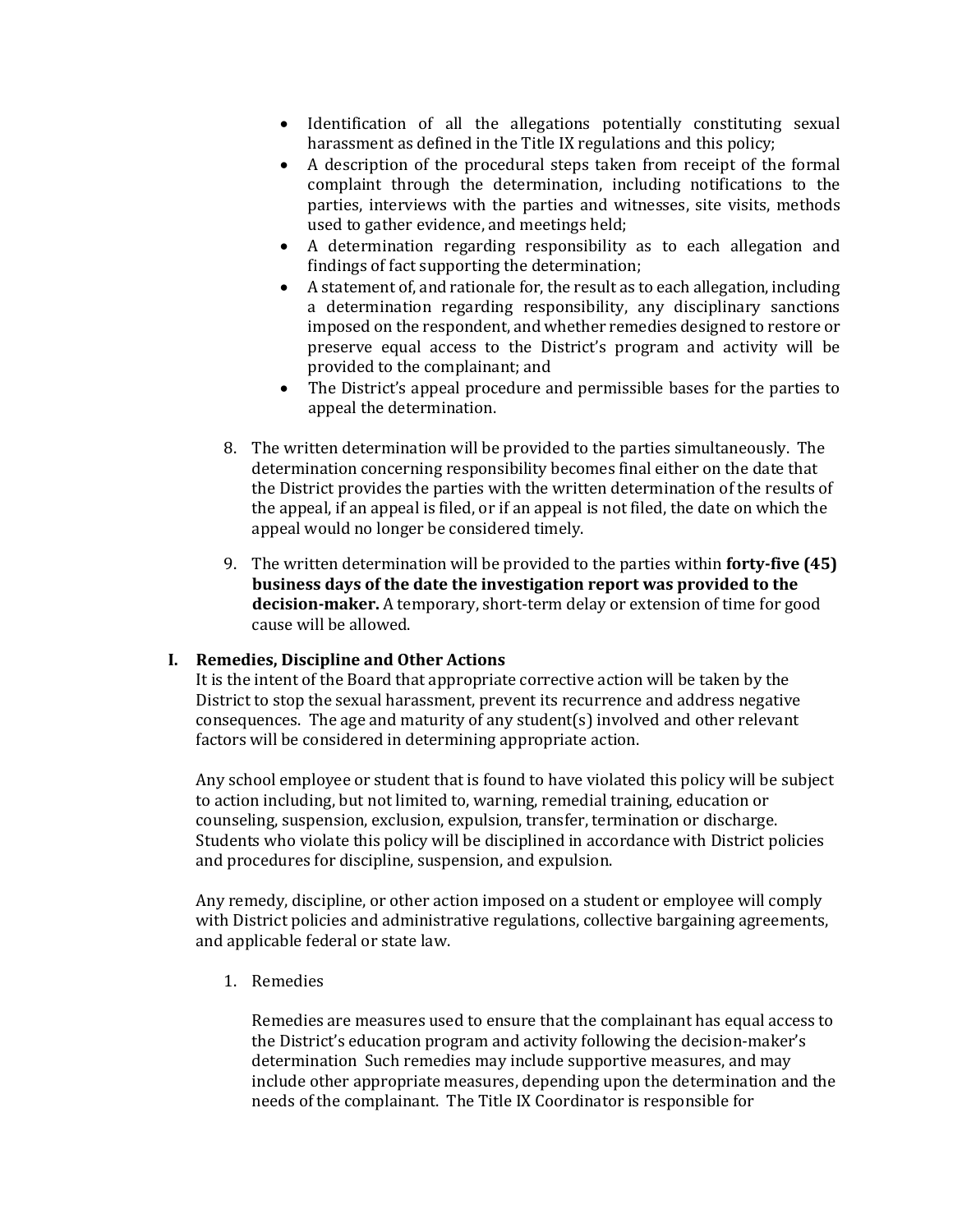implementing remedies and providing any needed assistance to the complainant.

2. Discipline and Other Actions – Students

Following are the types of discipline and other actions that may be imposed on a student when there is a determination that the student is responsible for one or more violations involving sexual harassment:

- In-school or out-of-school suspension
- Expulsion
- Restorative justice
- Requirement to engage in education or counseling program
- 3. Discipline and Other Actions Employees

Following are examples of the types of disciplinary actions that may be imposed on an employee when there is a determination that the employee is responsible for one or more violations involving sexual harassment:

- Written warning
- Probation
- Demotion
- Suspension without pay
- Dismissal
- Performance improvement plan
- Counseling
- Training
- Loss of leadership/stipend positions

#### **J. Appeals**

The person deciding an appeal cannot be the decision-maker, investigator, or Title IX Coordinator.

The parties may appeal a determination regarding responsibility, and from dismissals of formal complaints. Appeals are allowed on the following grounds:

- 1. A procedural irregularity that affected the outcome of the matter;
- 2. New evidence that was not reasonably available at the time the determination regarding responsibility or dismissal of the formal complaint was made, that could affect the outcome of the matter; or
- 3. The Title IX Coordinator, investigator, or decision-maker had a conflict of interest or bias for or against complainants or respondents generally, or the individual complainant or respondent, that affected the outcome of the matter.

#### **An appeal must be filed in writing within five (5) business days of receiving the determination**, stating the grounds for the appeal and including any relevant documentation in support of the appeal. Appeals submitted after this deadline are not timely and will not be considered.